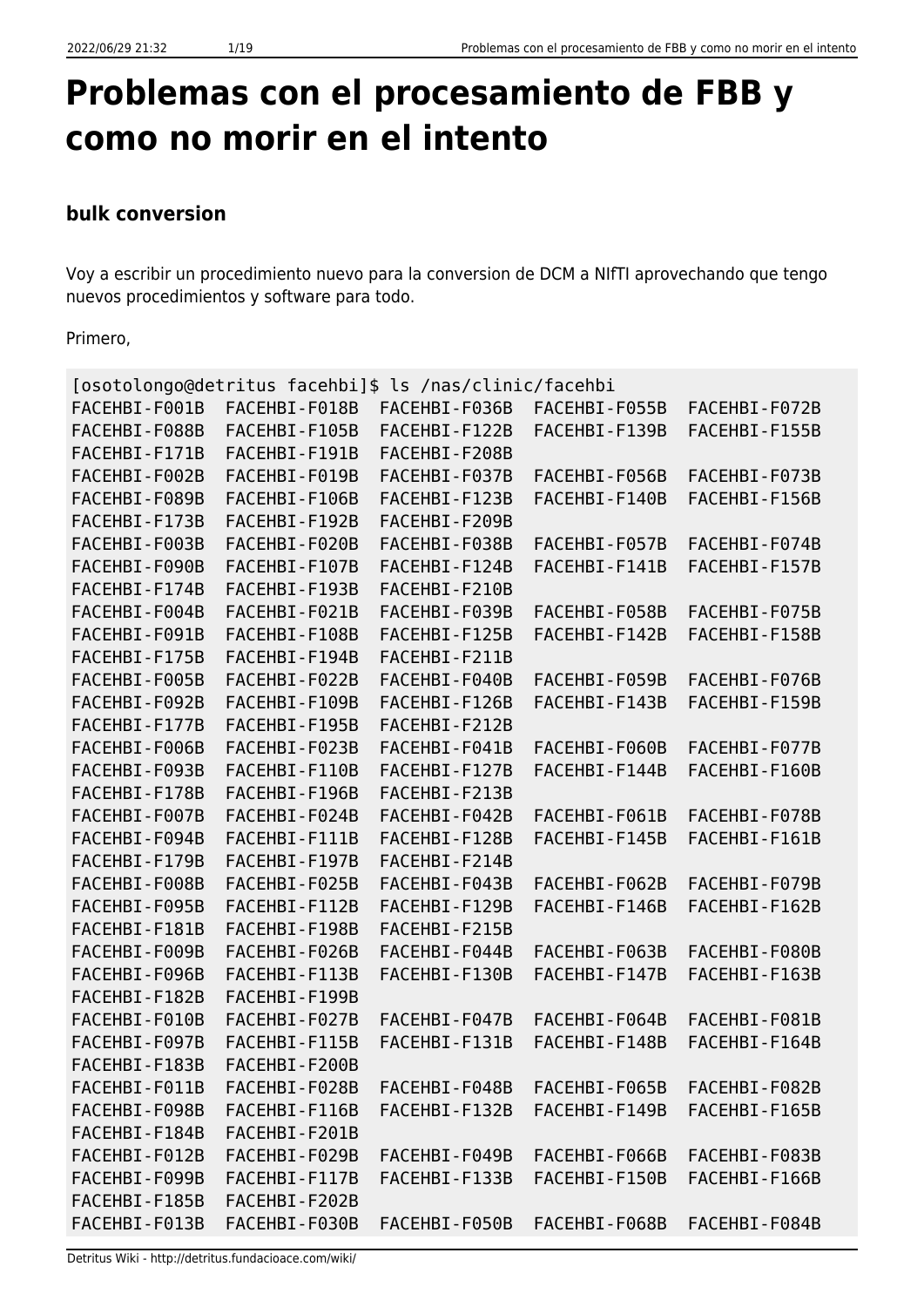| FACEHBI-F101B               | FACEHBI-F118B                                                                                                       | FACEHBI-F134B | FACEHBI-F151B                                               | FACEHBI-F167B                                                                   |
|-----------------------------|---------------------------------------------------------------------------------------------------------------------|---------------|-------------------------------------------------------------|---------------------------------------------------------------------------------|
| FACEHBI-F186B               | FACEHBI-F203B                                                                                                       |               |                                                             |                                                                                 |
| FACEHBI-F014B               | FACEHBI-F031B                                                                                                       | FACEHBI-F052B | FACEHBI-F069B                                               | FACEHBI-F085B                                                                   |
| FACEHBI-F102B               | FACEHBI-F119B                                                                                                       | FACEHBI-F135B | FACEHBI-F152B                                               | FACEHBI-F168B                                                                   |
| FACEHBI-F188B               | FACEHBI-F204B                                                                                                       |               |                                                             |                                                                                 |
| FACEHBI-F015B               | FACEHBI-F033B                                                                                                       | FACEHBI-F053B | FACEHBI-F070B                                               | FACEHBI-F086B                                                                   |
| FACEHBI-F103B               | FACEHBI-F120B                                                                                                       | FACEHBI-F136B | FACEHBI-F153B                                               | FACEHBI-F169B                                                                   |
| FACEHBI-F189B               | FACEHBI-F205B                                                                                                       |               |                                                             |                                                                                 |
| FACEHBI-F017B               | FACEHBI-F035B                                                                                                       | FACEHBI-F054B | FACEHBI-F071B                                               | FACEHBI-F087B                                                                   |
| FACEHBI-F104B               | FACEHBI-F121B                                                                                                       | FACEHBI-F137B | FACEHBI-F154B                                               | FACEHBI-F170B                                                                   |
| FACEHBI-F190B FACEHBI-F207B |                                                                                                                     |               |                                                             |                                                                                 |
|                             | [osotolongo@detritus facehbi]\$ dcm2niix -o tmp -z y                                                                |               |                                                             |                                                                                 |
|                             | /nas/clinic/facehbi/FACEHBI-F001B/DICOM/                                                                            |               |                                                             |                                                                                 |
|                             |                                                                                                                     |               |                                                             | Chris Rorden's dcm2niiX version v1.0.20180622 (JP2:0penJPEG) (JP-LS:CharLS)     |
| GCC5.5.0 (64-bit Linux)     |                                                                                                                     |               |                                                             |                                                                                 |
| Found 620 DICOM file(s)     |                                                                                                                     |               |                                                             |                                                                                 |
|                             | Convert 109 DICOM as tmp/DICOM_FACEHBI_Florbetaben_20min_20141211120511_5                                           |               |                                                             |                                                                                 |
| (400x400x109x1)             |                                                                                                                     |               |                                                             |                                                                                 |
|                             | compress: "/usr/local/mricron/pigz mricron" -n -f -6                                                                |               |                                                             |                                                                                 |
|                             | "tmp/DICOM_FACEHBI_Florbetaben_20min_20141211120511_5.nii"                                                          |               |                                                             |                                                                                 |
|                             | Convert 75 DICOM as tmp/DICOM FACEHBI 20141211120511 3 (512x512x75x1)                                               |               |                                                             |                                                                                 |
|                             | compress: "/usr/local/mricron/pigz_mricron" -n -f -6                                                                |               |                                                             |                                                                                 |
|                             | "tmp/DICOM_FACEHBI_20141211120511_3.nii"                                                                            |               |                                                             |                                                                                 |
|                             | Convert 436 DICOM as tmp/DICOM_FACEHBI_Florbetaben_4x5min_20141211120511_4                                          |               |                                                             |                                                                                 |
| (400x400x109x4)             |                                                                                                                     |               |                                                             |                                                                                 |
|                             | compress: "/usr/local/mricron/pigz_mricron" -n -f -6                                                                |               |                                                             |                                                                                 |
|                             | "tmp/DICOM_FACEHBI_Florbetaben_4x5min_20141211120511_4.nii"                                                         |               |                                                             |                                                                                 |
|                             | Conversion required 105.374635 seconds (6.340000 for core code).<br>[osotolongo@detritus facehbi]\$ ls tmp          |               |                                                             |                                                                                 |
|                             |                                                                                                                     |               |                                                             |                                                                                 |
|                             | DICOM FACEHBI 20141211120511 3.json                                                                                 |               |                                                             |                                                                                 |
|                             | DICOM_FACEHBI_Florbetaben_20min_20141211120511_5.json                                                               |               |                                                             |                                                                                 |
|                             | DICOM FACEHBI Florbetaben 4x5min 20141211120511 4.json<br>DICOM FACEHBI 20141211120511 3.nii.gz                     |               |                                                             |                                                                                 |
|                             |                                                                                                                     |               |                                                             |                                                                                 |
|                             | DICOM FACEHBI Florbetaben 20min 20141211120511 5.nii.gz<br>DICOM_FACEHBI_Florbetaben_4x5min_20141211120511_4.nii.gz |               |                                                             |                                                                                 |
|                             |                                                                                                                     |               |                                                             | [osotolongo@detritus facehbi]\$ for x in tmp/*.nii.gz; do fslinfo $f(x)$ ; done |
| data_type                   | <b>INT16</b>                                                                                                        |               |                                                             |                                                                                 |
| dim1                        | 512                                                                                                                 |               |                                                             |                                                                                 |
| dim2                        | 512                                                                                                                 |               |                                                             |                                                                                 |
| dim3                        | 75                                                                                                                  |               |                                                             |                                                                                 |
| dim4                        | 1                                                                                                                   |               |                                                             |                                                                                 |
| datatype                    | 4                                                                                                                   |               |                                                             |                                                                                 |
| pixdim1                     | 0.585938                                                                                                            |               |                                                             |                                                                                 |
| pixdim2                     | 0.585938                                                                                                            |               |                                                             |                                                                                 |
| pixdim3                     | 3.000000                                                                                                            |               |                                                             |                                                                                 |
| pixdim4                     | 0.000000                                                                                                            |               |                                                             |                                                                                 |
| cal max                     | 0.0000                                                                                                              |               |                                                             |                                                                                 |
| cal min                     | 0.0000                                                                                                              |               |                                                             |                                                                                 |
| file type                   | $NIFTI-1+$                                                                                                          |               |                                                             |                                                                                 |
| filename                    |                                                                                                                     |               | tmp/DICOM_FACEHBI_Florbetaben_20min_20141211120511_5.nii.gz |                                                                                 |
| data_type                   | FL0AT32                                                                                                             |               |                                                             |                                                                                 |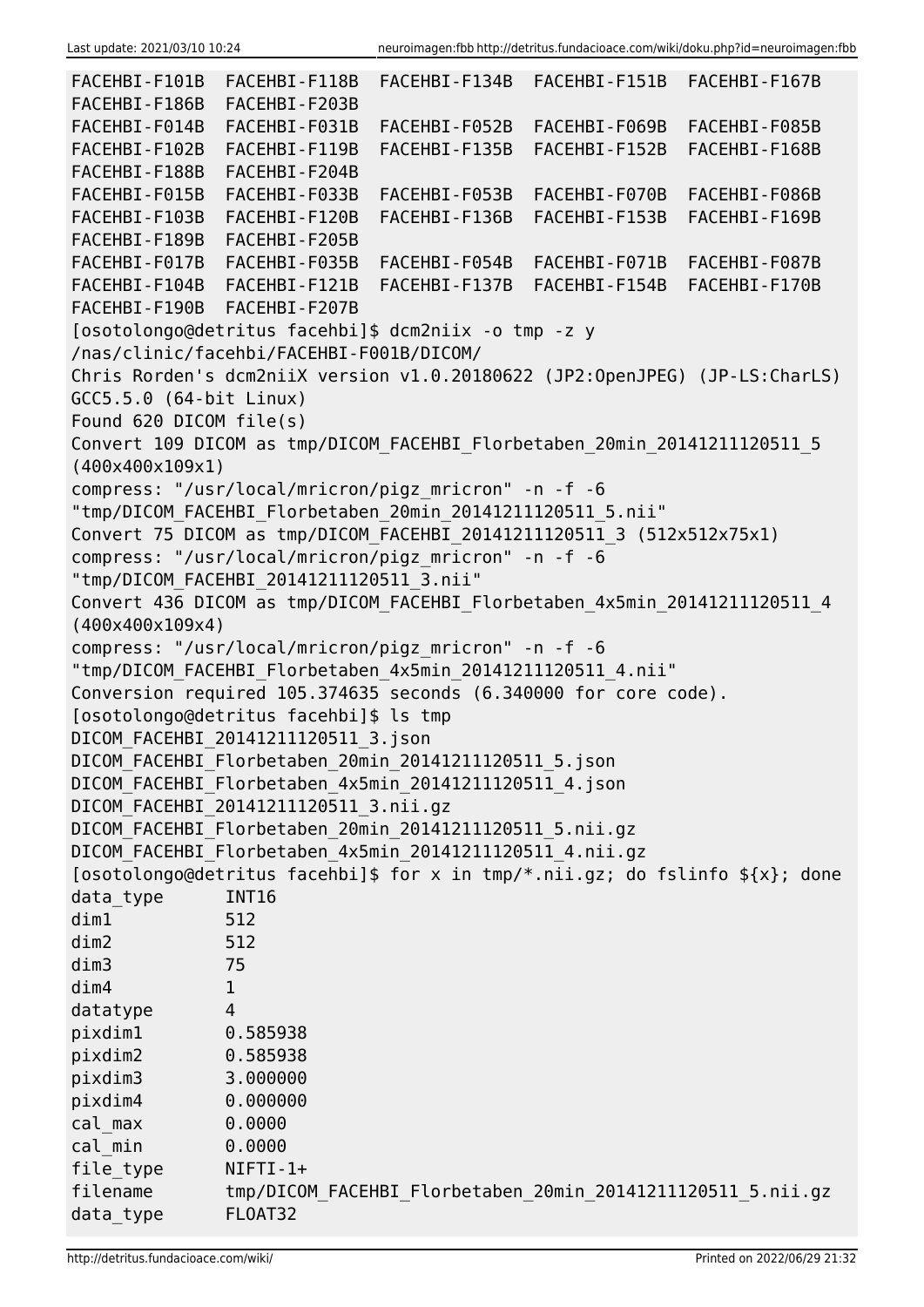| 2022/06/29 21:32 | 3/19           | Problemas con el procesamiento de FBB y como no morir en el intento |
|------------------|----------------|---------------------------------------------------------------------|
| dim1             | 400            |                                                                     |
| dim2             | 400            |                                                                     |
| dim3             | 109            |                                                                     |
| dim4             | 1              |                                                                     |
| datatype         | 16             |                                                                     |
| pixdim1          | 1.018210       |                                                                     |
| pixdim2          | 1.018210       |                                                                     |
| pixdim3          | 2.027008       |                                                                     |
| pixdim4          | 0.000000       |                                                                     |
| cal max          | 0.0000         |                                                                     |
| cal min          | 0.0000         |                                                                     |
| file_type        | $NIFTI-1+$     |                                                                     |
| filename         |                | tmp/DICOM_FACEHBI_Florbetaben_4x5min_20141211120511_4.nii.gz        |
| data_type        | FLOAT32        |                                                                     |
| dim1             | 400            |                                                                     |
| dim2             | 400            |                                                                     |
| dim3             | 109            |                                                                     |
| dim4             | $\overline{4}$ |                                                                     |
| datatype         | 16             |                                                                     |
| pixdim1          | 1.018210       |                                                                     |
| pixdim2          | 1.018210       |                                                                     |
| pixdim3          | 2.027008       |                                                                     |
| pixdim4          | 1.000000       |                                                                     |
| cal max          | 0.0000         |                                                                     |
| cal min          | 0.0000         |                                                                     |
| file_type        | NIFTI-1+       |                                                                     |

y me hago un scriptcillo para convertir los DCM, escoger el adecuado usando fslinfo y hacer un fslsplit en el directorio final,

#### [update\\_fbb.pl](http://detritus.fundacioace.com/wiki/doku.php?do=export_code&id=neuroimagen:fbb&codeblock=1)

```
#!/usr/bin/perl
use strict;
use warnings;
use NEURO qw(load_study);
use Data::Dump qw(dump);
use File::Find::Rule;
my $study = "facehbi";my %std = load_study($study);
my $src dir = "/nas/clinic/facehbi";my $output dir = $std{'}}'PET-FBB'};
my \phiother exts = ("nii.gz","json");
opendir(my $dh, $src_dir) || die "Can't opendir $src_dir: $!";
my grep \ {/\textdegree} [A-Za-z]/\}readdir($dh);
closedir $dh;
foreach my $adq (sort @adqs) {
```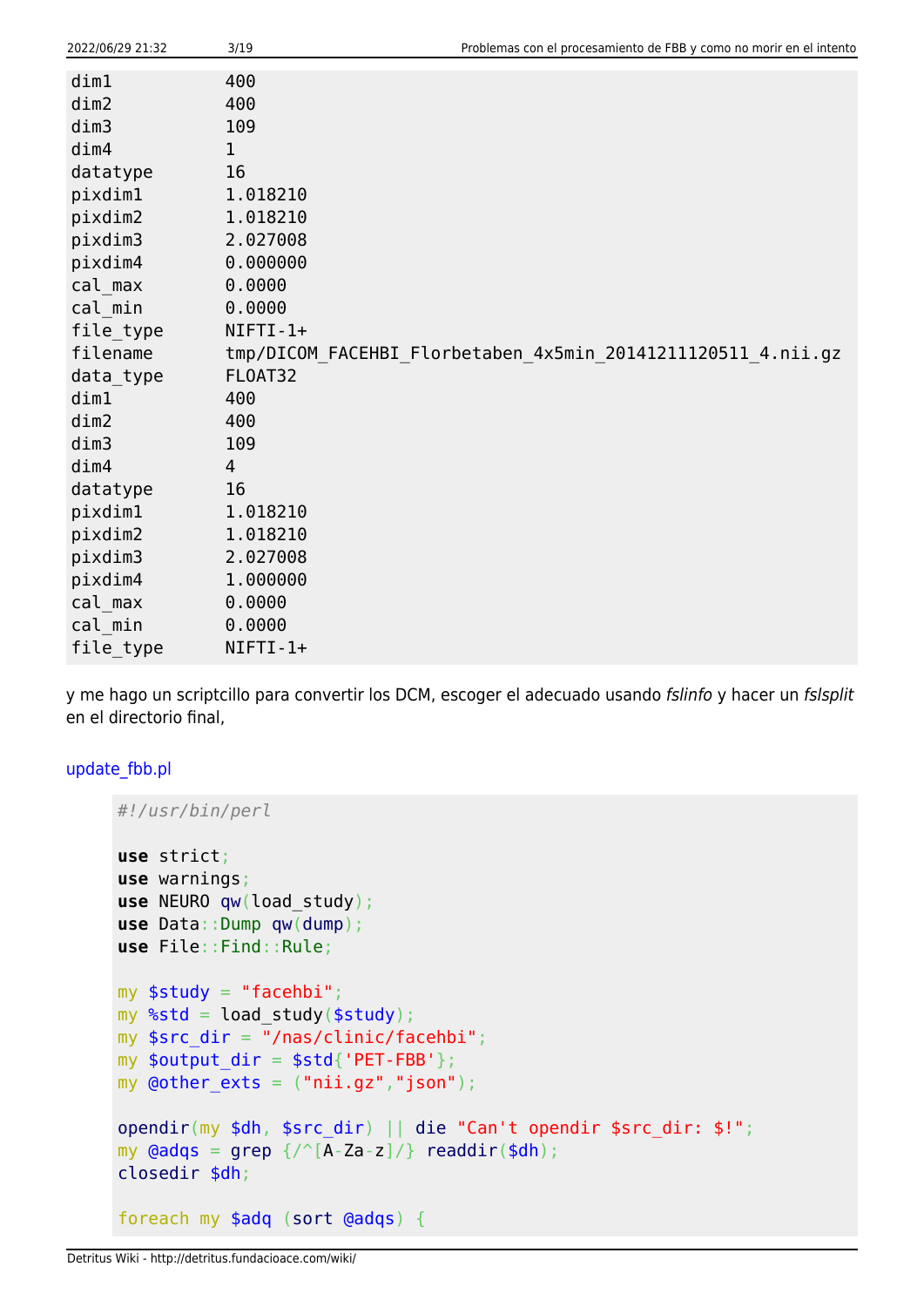```
(mv soubiect = sada) = ~ s/.* - F(.*)Bs/0s1/;
    my $order = 'dem2niix -z y -o'.$std{'DATA'}}.' /tmp/'.$src_dir.'/'.$adq.'/DICOM';
     print "$order\n";
     system($order);
    my @conv files = find(file => 'name' => "*.nii.gz", in =>
$std{'DATA'}.'/tmp/');
    foreach my $nii file (@conv files){
        \text{border} = 'fslinfo ' . \text{snii file}; my %xinfo;
         foreach (qx/$order/){
            my ( $key, $value ) = /(\S+)\s+(\S+)\s+.*,'; $xinfo{$key} =$value;
 }
         if($xinfo{"dim4"}>1){
             print "Choosing and moving files\n";
             $order = 'fslsplit '.$nii_file.'
'.$output_dir.'/smc'.$subject.'s -t';
             print "$order\n";
             system($order);
         }
 }
     print "Cleaning house\n";
    $order = "rm $std{'DATA'}}/tmp/*"; system($order);
}
```
Lo lanzo desde el directorio del proyecto,

[osotolongo@detritus facehbi]\$ ./update\_fbb.pl

y ya esta, los fbb me quedan ordenados correctamente.

## **de DICOM a NiFTI**

#### **ff** Delete!

Necesitamos convertir los DICOM de FBB a formato NiFTI-1 para trabajar con FSL. El servidor DICOM corta el numero de slices por directorio a 500 por lo que inicialmente hubo muchisimos problemas de conversion y procesamiento.

Luego hay que buscar por todas las subcarpetas del DICOM las imagenes 4x5min que estan desordenadas. Para convertir uno de los sujetos ha de hacerse algo asi,

```
$ for x in `find /nas/raw_images/facehbi/fbb/FACEHBI-F001B/DICOM/ -type f`;
do if [[ `dckey -k "SeriesDescription" $x 2>&1 | grep "4x5min"` ]]; then cp
$x /nas/facehbi/tmp_2nifti/; fi; done; y=$(ls /nas/facehbi/tmp_2nifti/ |
head -n 1); dcm2nii -o /nas/facehbi/tmp/ /nas/facehbi/tmp_2nifti/$y;
```
http://detritus.fundacioace.com/wiki/ Printed on 2022/06/29 21:32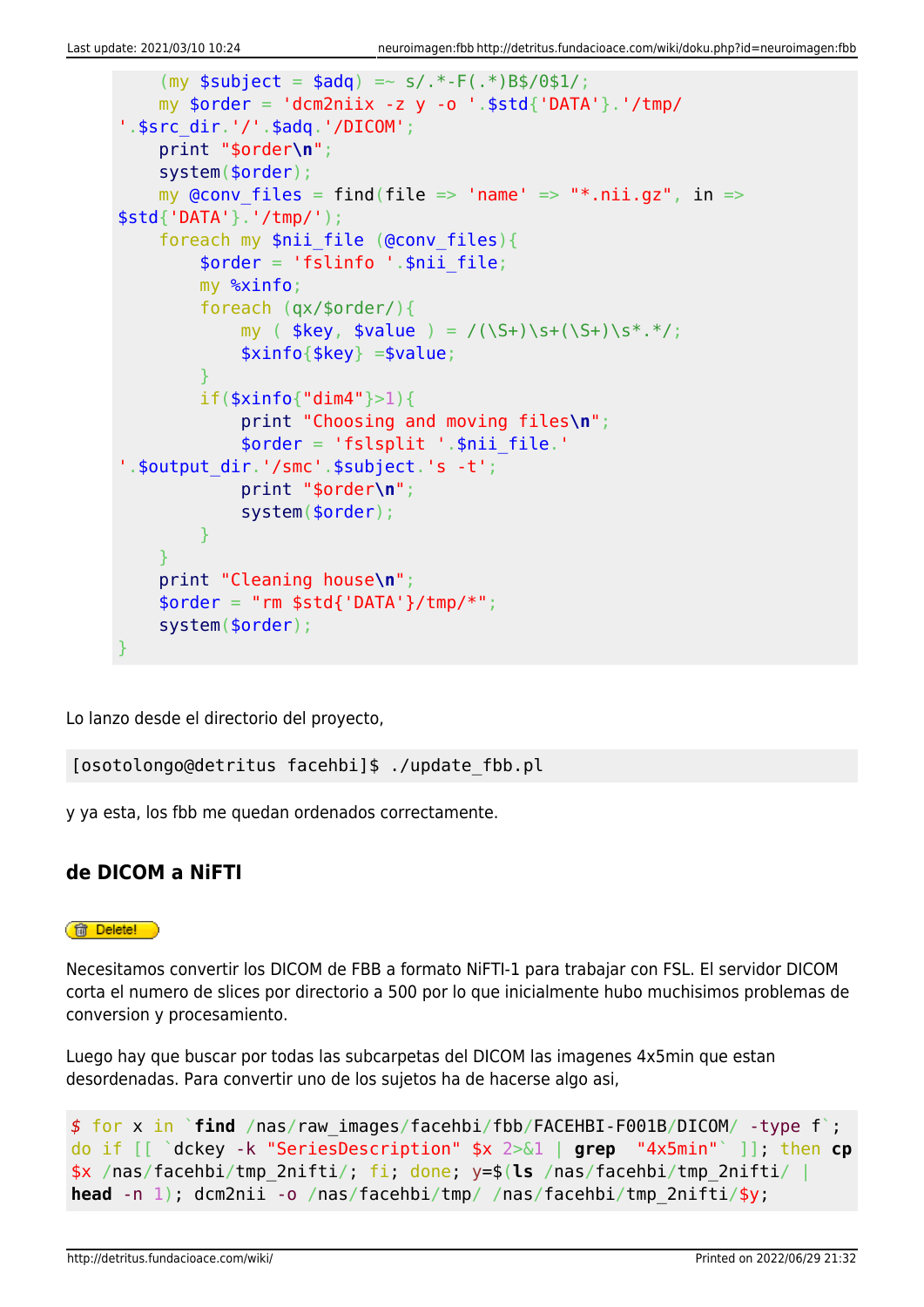que da una salida muy ruidosa, pero funciona. Para hacerlos todos de una tacada habria que iterar esto por todos los sujetos.

for s in `**ls** -d /nas/clinic/\* | **grep** FACEHBI | **grep** "B\$"`; do sbj=\$(echo \$s |**sed** 's/.\*-F\(.\*\)B\$/\1/'); for x in `**find** *\${s}*/DICOM/ -type f`; do if [[ `dckey -k "SeriesDescription" \$x 2>&1 | **grep** "4x5min"` ]]; then **cp** \$x /nas/facehbi/tmp\_2nifti/; fi; done; y=\$(**ls** /nas/facehbi/tmp\_2nifti/ | **head** n 1); dcm2nii -o /nas/facehbi/tmp/ /nas/facehbi/tmp\_2nifti/\$y; conv=\$(**ls** /nas/facehbi/tmp/ | **head** -n 1); fslsplit /nas/facehbi/tmp/*\${conv}* /nas/facehbi/fbb\_first/smc0*\${sbj}*s -t; **rm** -rf /nas/facehbi/tmp/\*; **rm** -rf /nas/facehbi/tmp\_2nifti/\*; done

si queremos aprovechar un archivo yet.txt ([ver aqui](http://detritus.fundacioace.com/wiki/doku.php?id=neuroimagen:facehbi))

```
$ for sbj in `awk -F";" '{print $1}' yet.txt | sed 's/0//;'`; do
s="/nas/clinic/FACEHBI-F${sbj}B"; for x in `find ${s}/DICOM/ -type f`; do
if [[ `dckey -k "SeriesDescription" $x 2>&1 | grep "4x5min"` ]]; then cp $x
/nas/facehbi/tmp_2nifti/; fi; done; y=$(ls /nas/facehbi/tmp_2nifti/ | head -
n 1); dcm2nii -o /nas/facehbi/tmp/ /nas/facehbi/tmp_2nifti/$y; conv=$(ls
/nas/facehbi/tmp/ | head -n 1); fslsplit /nas/facehbi/tmp/${conv}
/nas/facehbi/fbb/smc0${sbj}s -t; rm -rf /nas/facehbi/tmp/*; rm -rf
/nas/facehbi/tmp_2nifti/*; done
```
#### **Correccion de movimiento**

Ahora tenemos 4 archivos representando la integracion de 5 min y hay que corregistrarlos al espacio de usuario. Lo primero es traer el archivo de freesurfer y luego corregistrar cada uo de los fbb al user space. despues se ha de unirlos temporalmente y hacer un mcflirt.

lo primero seria traerse la mri del directorio de freesurfer

```
get fs subj
```
get fs subj.sh

```
#!/bin/sh
study=$1
shift
id = $1shift
dir=$1
shift
debug=0
#First get the freesurfer processed MRIs
${FREESURFER_HOME}/bin/mri_vol2vol --mov
```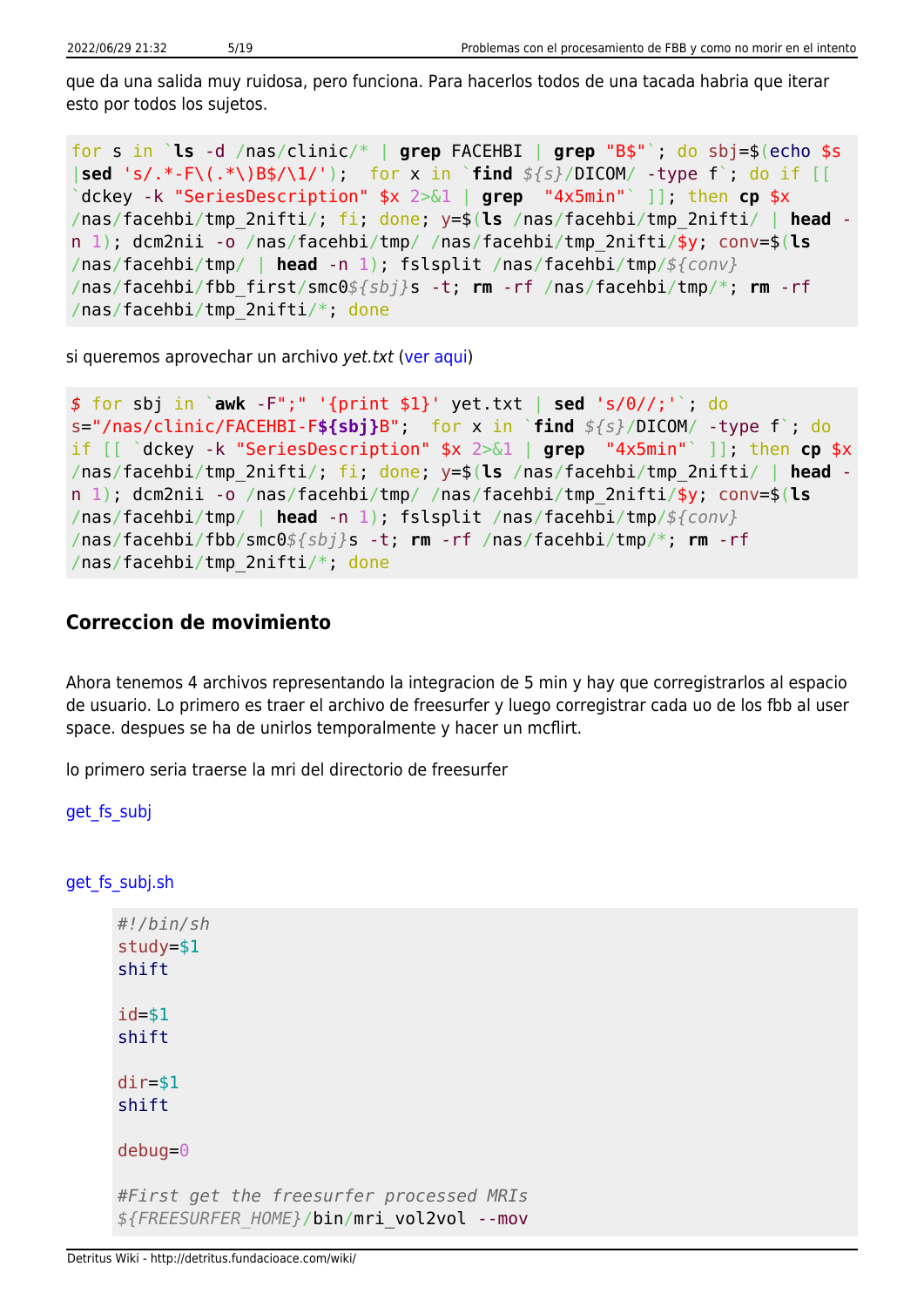```
${SUBJECTS_DIR}/${study}_${id}/mri/nu.mgz --targ
${SUBJECTS_DIR}/${study}_${id}/mri/rawavg.mgz --regheader --o
${dir}/${id}_tmp_nu_in_rawavg.mgz
${FREESURFER_HOME}/bin/mri_convert --in_type mgz --out_type nii
${dir}/${id}_tmp_nu_in_rawavg.mgz ${dir}/${id}_tmp.nii.gz
${FSLDIR}/bin/fslreorient2std ${dir}/${id}_tmp ${dir}/${id}_struc
${FREESURFER_HOME}/bin/mri_vol2vol --mov
${SUBJECTS_DIR}/${study}_${id}/mri/brain.mgz --targ
${SUBJECTS_DIR}/${study}_${id}/mri/rawavg.mgz --regheader --o
${dir}/${id}_tmp_brain_in_rawavg.mgz
${FREESURFER_HOME}/bin/mri_convert --in_type mgz --out_type nii
${dir}/${id}_tmp_brain_in_rawavg.mgz ${dir}/${id}_tmp_brain.nii.gz
${FSLDIR}/bin/fslreorient2std ${dir}/${id}_tmp_brain ${dir}/${id}_brain
if [ $debug = \theta ] ; then
     rm ${dir}/${id}_tmp*
fi
```
y luego corregistrar cada imagen al espacio del sujeto. Hay 4 variantes para esto.

1.- Intentando registrar cada imagen independientemente.

#### fbb reg

#### [fbbtemp\\_reg.sh](http://detritus.fundacioace.com/wiki/doku.php?do=export_code&id=neuroimagen:fbb&codeblock=7)

| #!/bin/sh                                                                                                                                                                                                                                                     |
|---------------------------------------------------------------------------------------------------------------------------------------------------------------------------------------------------------------------------------------------------------------|
| $study = $1$<br>shift                                                                                                                                                                                                                                         |
| $id = $1$<br>shift                                                                                                                                                                                                                                            |
| $tdir = $1$<br>shift                                                                                                                                                                                                                                          |
| $wdir = $1$<br>shift                                                                                                                                                                                                                                          |
| $debug=1$                                                                                                                                                                                                                                                     |
| #get the uncorrected PETs and register to user space MRI<br>for $i$ in $\{0, 3\}$ , do<br>$tf='printf$ "\$ $\{id\}s$ %04d" \$i`<br>$${FSLDIR}/bin/inn$ $${tdir}/${tf}$ $${tdir}/${tf}$ $${tdir}/${gl}$<br>\${FSLDIR}/bin/flirt -ref \${wdir}/\${id}_struc -in |
| $$ {tdir} / ${id}$ tmp -omat $$ {tdir} / ${tf}$ pet2struc.mat -out                                                                                                                                                                                            |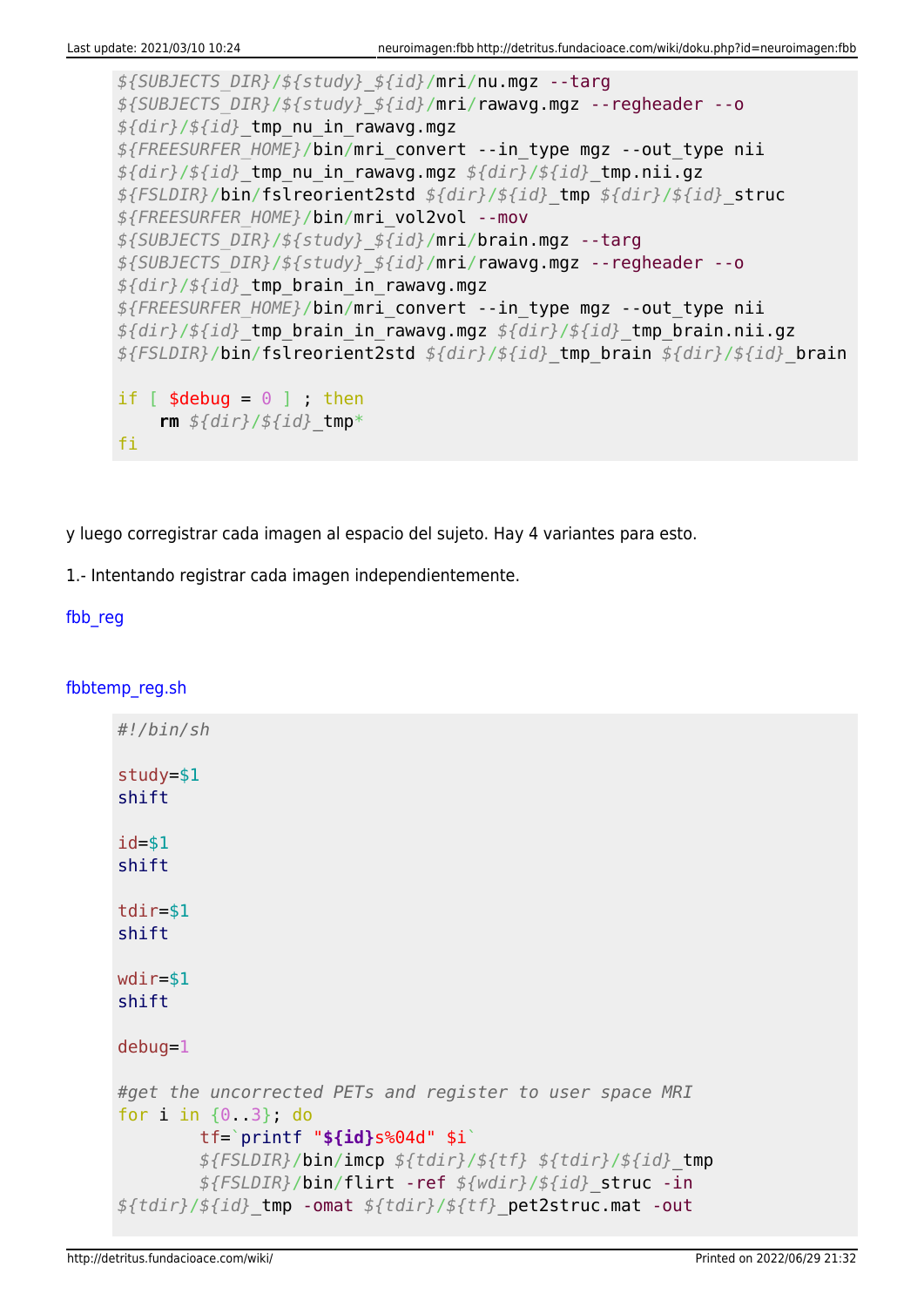```
${tdir}/${tf}_reg
done
a=`for i in {0..3}; do printf " ${tdir}/${id}s%04d_reg " $i; done`
${FSLDIR}/bin/fslmerge -t ${wdir}/${id}_tmp_mvc $a
${FSLDIR}/bin/mcflirt -in ${wdir}/${id}_tmp_mvc -out
${wdir}/${id}_tmp_corr
${PIPEDIR}/bin/4dmean.pl ${wdir}/${id}_tmp_corr
${FSLDIR}/bin/flirt -ref ${wdir}/${id}_struc -in ${wdir}/${id}_mean -
omat ${wdir}/${id}_fbb2struc.mat -out ${wdir}/${id}_fbb
if \lceil $debug = \theta \rceil ; then
     rm ${tdir}/${id}_tmp*
     rm ${wdir}/${id}_tmp*
fi
```
2.- Usando la informacion de un registro para el resto (-useg)

#### fbb regc

[fbbtemp\\_regc.sh](http://detritus.fundacioace.com/wiki/doku.php?do=export_code&id=neuroimagen:fbb&codeblock=8)

```
#!/bin/sh
study=$1
shift
id=$1
shift
tdir=$1
shift
wdir=$1
shift
sok=$1
shift
debug=1
#Now get the uncorrected PETs and register to user space MRI
bsc=`printf "${id}s%04d" $sok`
${FSLDIR}/bin/imcp ${tdir}/${bsc} ${tdir}/${id}_tmp
${FSLDIR}/bin/flirt -ref ${wdir}/${id}_struc -in ${tdir}/${id}_tmp -
omat ${tdir}/${bsc}_pet2struc.mat -out ${tdir}/${bsc}_reg
for i in {0..3}; do
         if [ "$i" != "$sok" ]; then
                 tf=`printf "${id}s%04d" $i`
```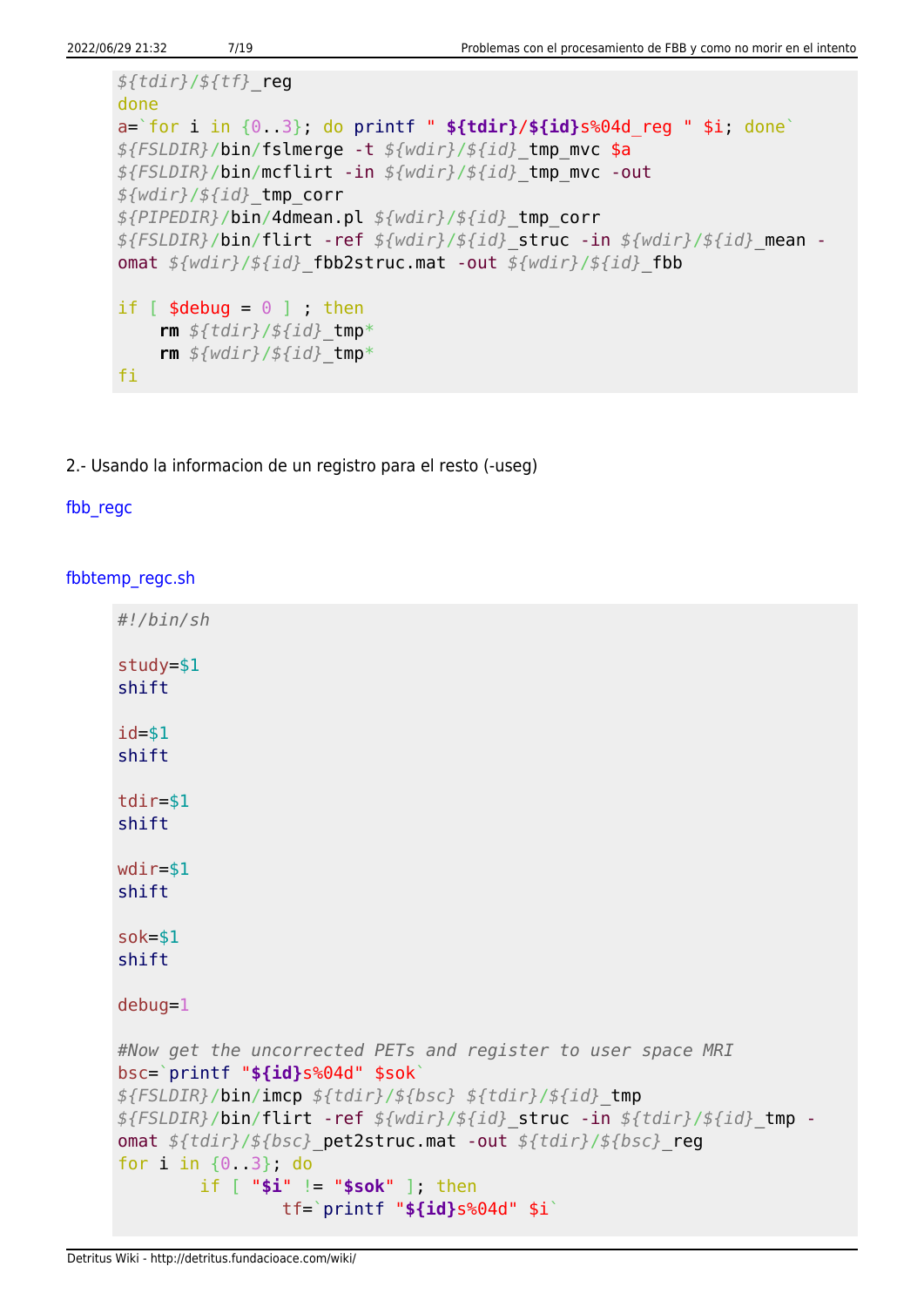```
 ${FSLDIR}/bin/imcp ${tdir}/${tf} ${tdir}/${id}_tmp
                 ${FSLDIR}/bin/flirt -ref ${wdir}/${id}_struc -in
${tdir}/${id}_tmp -init ${tdir}/${bsc}_pet2struc.mat -omat
${tdir}/${tf}_pet2struc.mat -out ${tdir}/${tf}_reg
         fi
done
a=`for i in {0..3}; do printf " ${tdir}/${id}s%04d_reg " $i; done`
${FSLDIR}/bin/fslmerge -t ${wdir}/${id}_tmp_mvc $a
${FSLDIR}/bin/mcflirt -in ${wdir}/${id}_tmp_mvc -out
${wdir}/${id}_tmp_corr
${PIPEDIR}/bin/4dmean.pl ${wdir}/${id}_tmp_corr
${FSLDIR}/bin/flirt -ref ${wdir}/${id}_struc -in ${wdir}/${id}_mean -
omat ${wdir}/${id}_fbb2struc.mat -out ${wdir}/${id}_fbb
if [ $debug = \theta ] ; then
     rm ${tdir}/${id}_tmp*
     rm ${wdir}/${id}_tmp*
fi
```
3.- Usando la informacion solo del cerebro extraido para hacer el corregistro (-useb)

### [fbb\\_regb](#page--1-0)

[fbbtemp\\_regb.sh](http://detritus.fundacioace.com/wiki/doku.php?do=export_code&id=neuroimagen:fbb&codeblock=9)

```
#!/bin/sh
study=$1
shift
id=$1
shift
tdir=$1
shift
wdir=$1
shift
sok=$1
shift
debug=1
#Now get the uncorrected PETs and register to user space MRI
bsc=`printf "${id}s%04d" $sok`
${FSLDIR}/bin/imcp ${tdir}/${bsc} ${tdir}/${id}_tmp
${FSLDIR}/bin/flirt -ref ${wdir}/${id}_brain -in ${tdir}/${id}_tmp -
```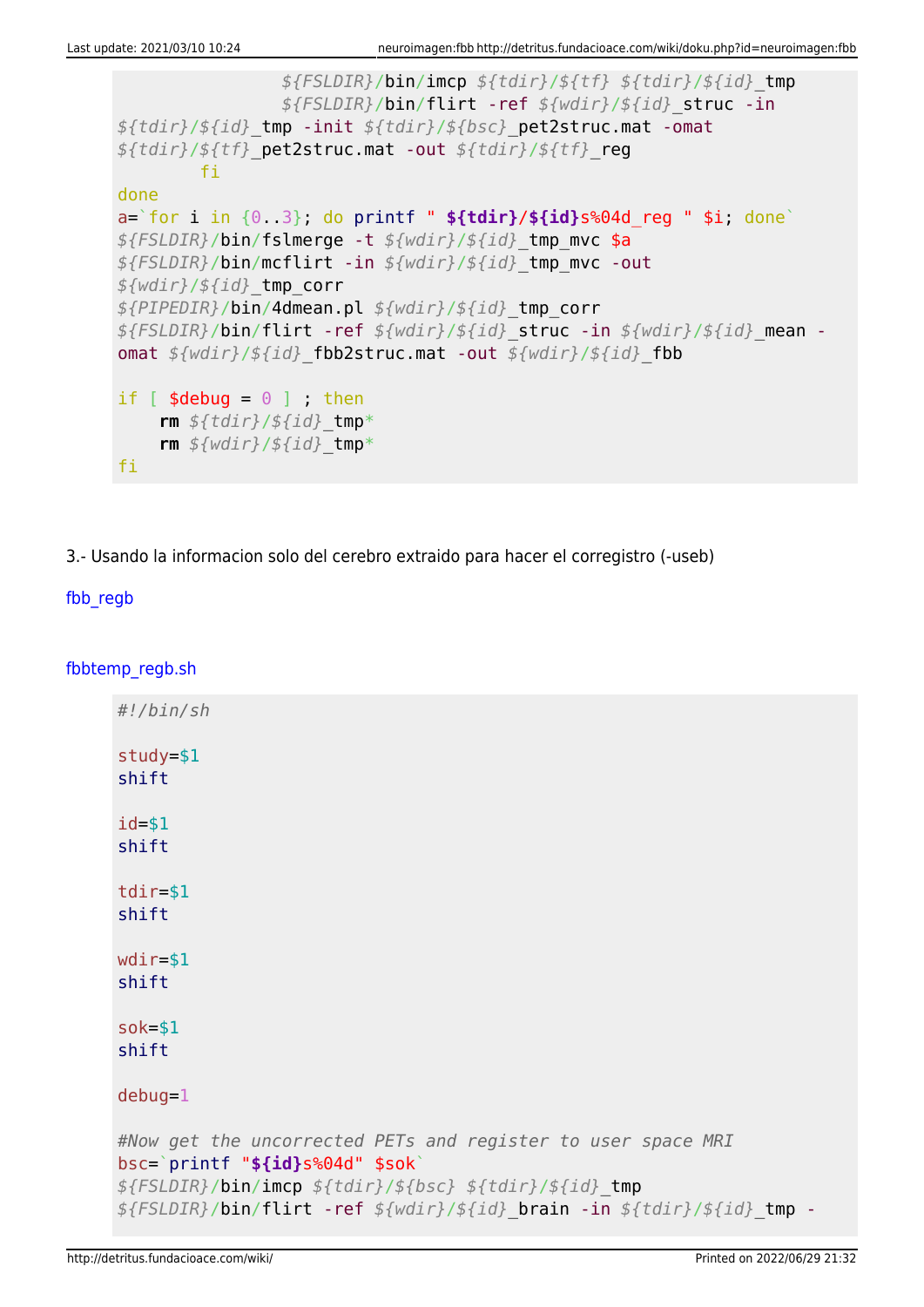```
omat ${tdir}/${bsc}_pet2struc.mat -out ${tdir}/${bsc}_reg
for i in {0..3}; do
         if [ "$i" != "$sok" ]; then
                 tf=`printf "${id}s%04d" $i`
                 ${FSLDIR}/bin/imcp ${tdir}/${tf} ${tdir}/${id}_tmp
                 ${FSLDIR}/bin/flirt -ref ${wdir}/${id}_brain -in
${tdir}/${id}_tmp -init ${tdir}/${bsc}_pet2struc.mat -omat
${tdir}/${tf}_pet2struc.mat -out ${tdir}/${tf}_reg
         fi
done
a=`for i in {0..3}; do printf " ${tdir}/${id}s%04d_reg " $i; done`
${FSLDIR}/bin/fslmerge -t ${wdir}/${id}_tmp_mvc $a
${FSLDIR}/bin/mcflirt -in ${wdir}/${id}_tmp_mvc -out
${wdir}/${id}_tmp_corr
${PIPEDIR}/bin/4dmean.pl ${wdir}/${id}_tmp_corr
${FSLDIR}/bin/flirt -ref ${wdir}/${id}_struc -in ${wdir}/${id}_mean -
omat ${wdir}/${id}_fbb2struc.mat -out ${wdir}/${id}_fbb
if \lceil $debug = \theta ] ; then
     rm ${tdir}/${id}_tmp*
     rm ${wdir}/${id}_tmp*
fi
```
4.- el mas complicado, usando una mascara. Este metodo se probo con el [corregistro de PiBs](http://detritus.fundacioace.com/wiki/doku.php?id=neuroimagen:pib_troubles) y usa un umbral de intensidad (-usem)

#### [fbb\\_regm](#page--1-0)

[fbbtemp\\_regm.sh](http://detritus.fundacioace.com/wiki/doku.php?do=export_code&id=neuroimagen:fbb&codeblock=10)

| #!/bin/sh             |  |
|-----------------------|--|
| $study = $1$<br>shift |  |
| $id = $1$<br>shift    |  |
| $tdir = $1$<br>shift  |  |
| $wdir = $1$<br>shift  |  |
| $#s$ ok=\$1<br>#shift |  |
| treshold=\$1          |  |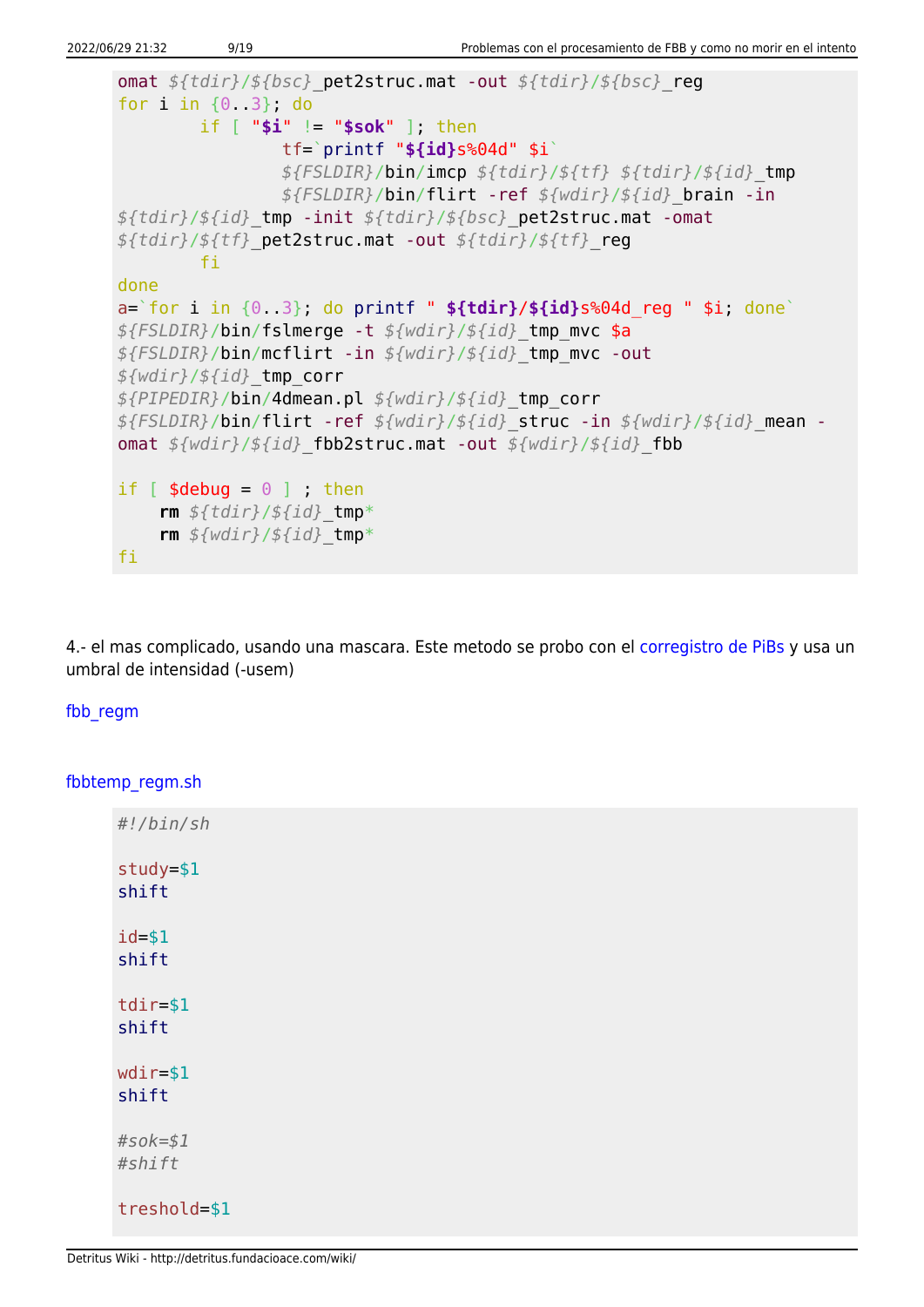#### shift

### debug=1

```
#Now get the uncorrected PETs and register to user space MRI
bsc=`printf "${id}s%04d" $sok`
${FSLDIR}/bin/fslreorient2std ${tdir}/${bsc} ${tdir}/${bsc}_tmp
if [ $treshold = 0 ] ; then
         ${FSLDIR}/bin/fslmaths ${tdir}/${bsc}_tmp -thr ${treshold} -bin
${tdir}/${bsc}_tmp_fbb_mask
else
         ${FSLDIR}/bin/fslmaths ${tdir}/${bsc}_tmp -thrP ${treshold} -
bin ${tdir}/${bsc}_tmp_fbb_mask
fi
${FSLDIR}/bin/flirt -ref ${wdir}/${id}_struc -in
${tdir}/${bsc}_tmp_fbb_mask -omat ${tdir}/${bsc}_tmp_fbb -dof 9
${FSLDIR}/bin/flirt -ref ${wdir}/${id}_struc -in ${tdir}/${bsc} -
applyxfm -init ${tdir}/${bsc}_tmp_fbb -out ${tdir}/${bsc}_reg -omat
${tdir}/${bsc}_pet2struc.mat
for i in {0..3}; do
         if [ "$i" != "$sok" ]; then
                 tf=`printf "${id}s%04d" $i`
                 ${FSLDIR}/bin/fslreorient2std ${tdir}/${tf}
${tdir}/${id}_tmp
                if \lceil $treshold = \theta \rceil ; then
                          ${FSLDIR}/bin/fslmaths ${tdir}/${id}_tmp -thr
${treshold} -bin ${tdir}/${tf}_tmp_fbb_mask
                 else
                          ${FSLDIR}/bin/fslmaths ${tdir}/${id}_tmp -thrP
${treshold} -bin ${tdir}/${tf}_tmp_fbb_mask
film and the film of the film
                 ${FSLDIR}/bin/flirt -ref ${wdir}/${id}_struc -in
${tdir}/${tf}_tmp_fbb_mask -omat ${tdir}/${tf}_tmp_fbb -init
${tdir}/${bsc}_pet2struc.mat -dof 9
                 ${FSLDIR}/bin/flirt -ref ${wdir}/${id}_struc -in
${tdir}/${tf} -applyxfm -init ${tdir}/${tf}_tmp_fbb -out
${tdir}/${tf}_reg
         fi
done
a=`for i in {0..3}; do printf " ${tdir}/${id}s%04d_reg " $i; done`
${FSLDIR}/bin/fslmerge -t ${wdir}/${id}_tmp_mvc $a
${FSLDIR}/bin/mcflirt -in ${wdir}/${id}_tmp_mvc -out
${wdir}/${id}_tmp_corr
${PIPEDIR}/bin/4dmean.pl ${wdir}/${id}_tmp_corr
${FSLDIR}/bin/flirt -ref ${wdir}/${id}_struc -in ${wdir}/${id}_mean -
omat ${wdir}/${id}_fbb2struc.mat -out ${wdir}/${id}_fbb
if \lceil $debug = \theta ] ; then
     rm ${tdir}/${id}_tmp*
     rm ${wdir}/${id}_tmp*
```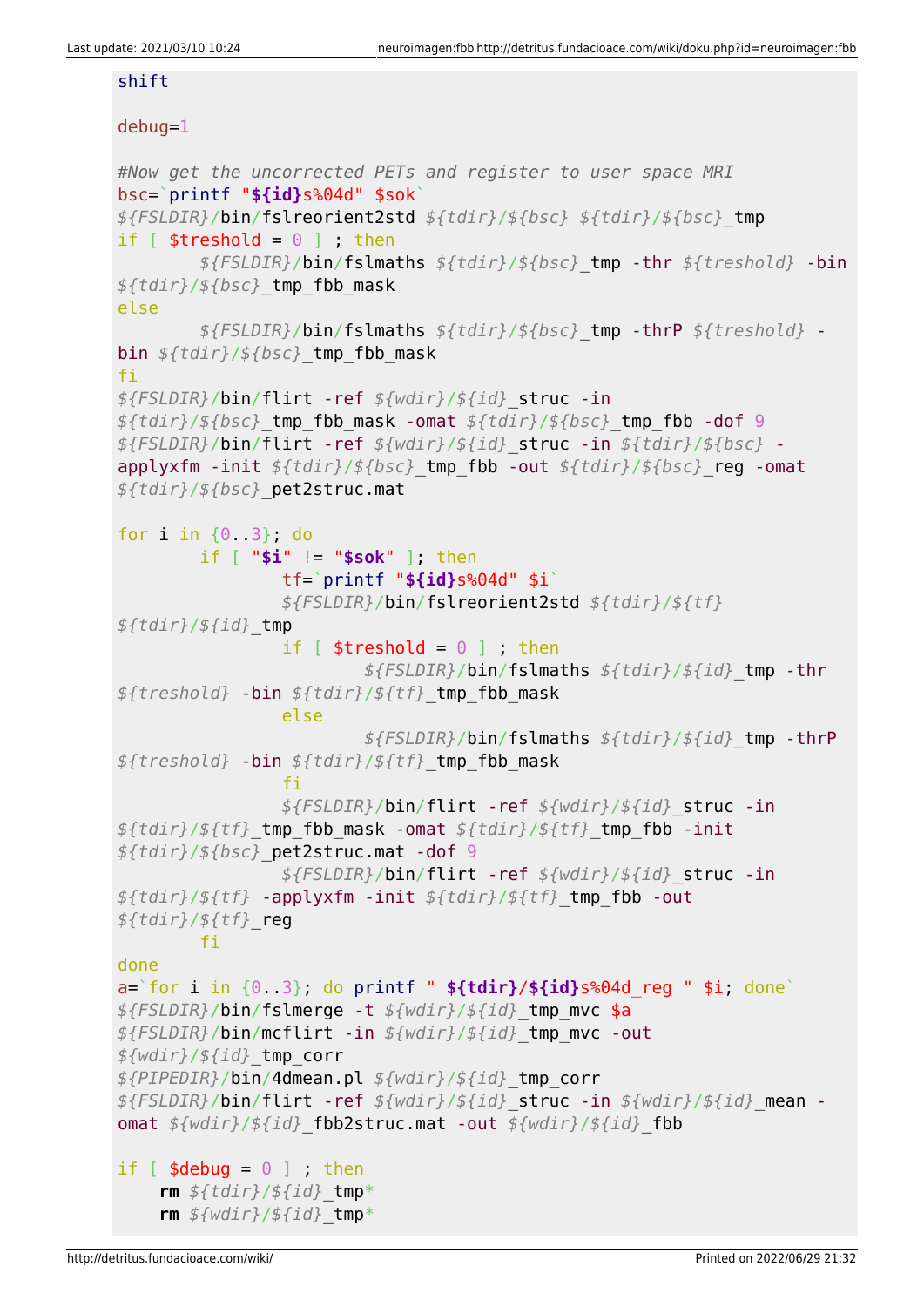fi

Esto lo he intentado agrupar en el script fbb correct.pl,

```
fbb correct.pl (chunk)
```

```
my $study;
my $cfile;
my $wbrain = 0;
my \text{wguide} = 0;
my $wmask = 0;my $sok = 0;
@ARGV = ("-h") unless @ARGV;
while (@ARGV and $ARGV[0] =~ \wedge -/) {
     $ = shift;last if / --$/;
     if (\wedge^2-e) { $study = shift; chomp($study); }
     if \left(\frac{\ }{2}\right) { \left(\frac{\ }{2}\right) { \left(\frac{\ }{2}\right) = shift; chomp(\left(\frac{\ }{2}\right)); }
     if \left(\frac{\ }{2}\right) { \frac{\ }{2} sok = shift; \frac{\ }{2} swquide = 1; }
     if \left(\frac{\ }{2} \right) { \frac{\ }{2} $sok = shift; $wbrain = 1; }
     if (\sqrt{2} - u \sin x) { \sin x = \sin x + u \sin x }
     if (\frac{\ }{2}) { print help $ENV{'PIPEDIR'}.'/doc/fbb reg.hlp'; exit;}
}
```
y despues,

```
foreach my $subject (@ok_pets){
         $pm->start and next;
         my $order;
         if($wmask){
                 $order = "fbbtemp_regm.sh ".$study."
".$pets{$subject}.$subject." ".$petnc_dir." ".$w_dir." ".$sok;
         }elsif($wguide){
                 $order = "fbbtemp_regc.sh ".$study."
".$pets{$subject}.$subject." ".$petnc_dir." ".$w_dir." ".$sok;
         }elsif($wbrain){
                 $order = "fbbtemp_regb.sh ".$study."
".$pets{$subject}.$subject." ".$petnc_dir." ".$w_dir." ".$sok;
         }else{
                 $order = "fbbtemp_reg.sh ".$study."
".$pets{$subject}.$subject." ".$petnc_dir." ".$w_dir;
 }
         print "$order\n";
         system($order);
         $pm->finish;
}
$pm->wait_all_children;
```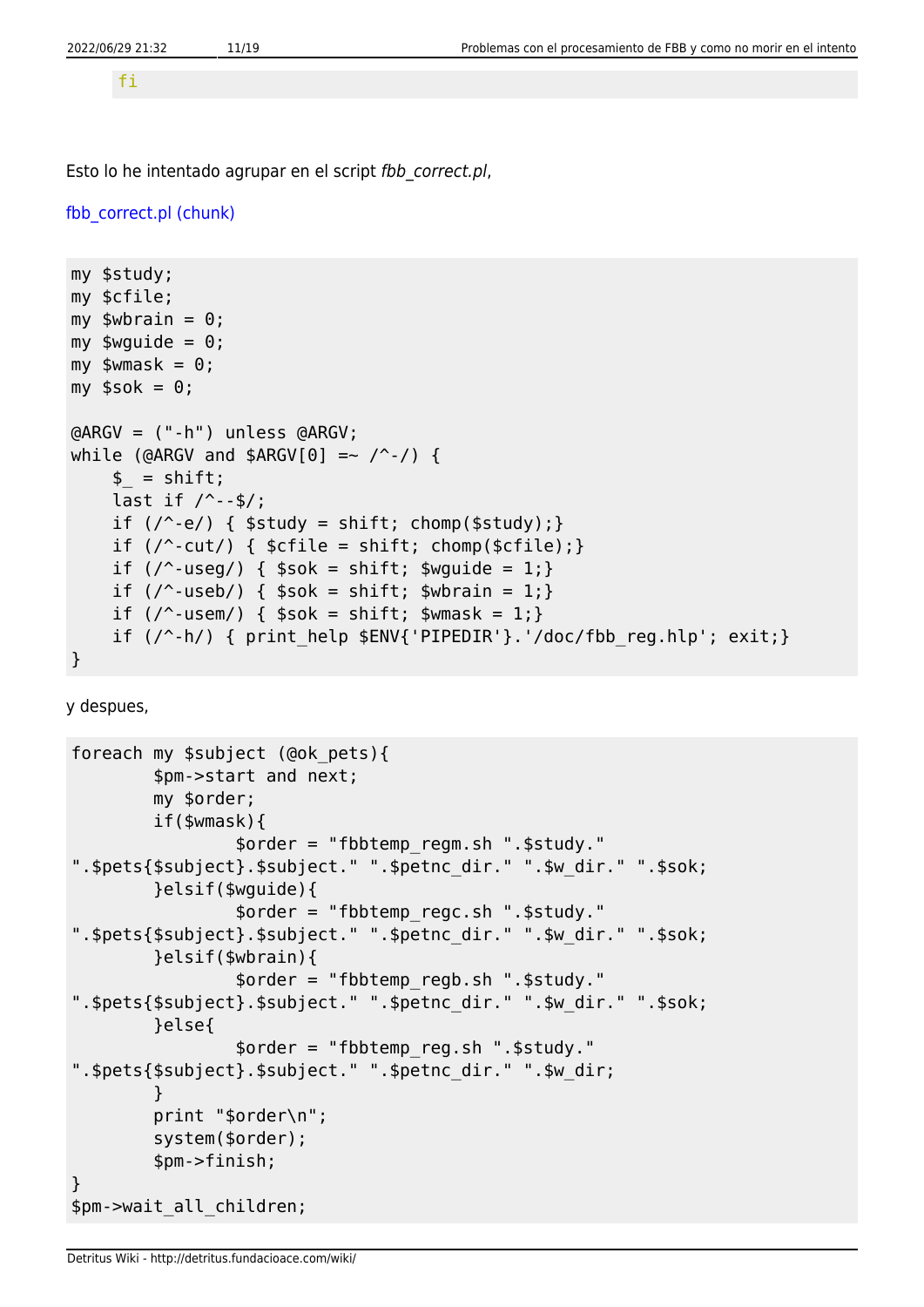# **Resumiendo**

si todo va bien basta con hacer:

```
$ fbb correct.pl -e facehbi
$ parallel fbb rois metrics.pl facehbi
```
# **Postprocessing (carrot)**

```
$ cd /home/osotolongo/Documents/ACE/facehbi
$ R CMD BATCH selected_mri.r
$ sed 's/"//g' facehbi_mri_selected.csv | awk -F"," '{if($1!="Subject")
printf("%04d;%s;%s;%s;%s;%s;%s\n",$1,$2,$3,$4,$5,$6,$7); else
printf("%s;%s;%s;%s;%s;%s\n",$1,$2,$3,$4,$5,$6,$7)}' >
facehbi_mri_selected_reformatted.csv
$ join -t";" -j 1 facehbi_fbb_fs_suvr_predef.csv
facehbi mri selected reformatted.csv > facehbi fbb mri.csv
$ join -t";" -j 1 facehbi_fbb_mri.csv facehbi_dti.csv >
facehbi_fbb_mri_dti.csv
$ awk 'NR<2{print $0;next}{print $0| "sort -k1"}' demographics.csv | sed
's/, /;/g' > facehbi demographics.csv
$ join -t";" -j 1 facehbi demographics.csv facehbi fbb mri dti.csv >
facehbi_data.csv
$ sed 's/;/ /g' facehbi_data.csv > facehbi_data.dat
```
**Note this:** extract data | awk 'NR<3{print  $$0;$ next}{print  $$0|$  "sort -r"}'  $\bigcirc$ 

```
$ head -n 1 facehbi data.csv | sed 's/;/\n/q' | cat -n 1 Subject
     2 Gender
     3 Education
     4 Age
     5 FBB
     6 HV
     7 aHV
     8 CMT
     9 aCMT
     10 WMH
     11 nWMH
     12 Unclassified_FA_Mean
     13 Unclassified_FA_STD
     14 Unclassified_MD_Mean
     15 Unclassified_MD_STD
     16 Middle cerebellar peduncle_FA_Mean
    17 Middle cerebellar peduncle FA STD
    18 Middle cerebellar peduncle MD Mean
     19 Middle cerebellar peduncle_MD_STD
    20 Medial lemniscus L_FA_Mean
```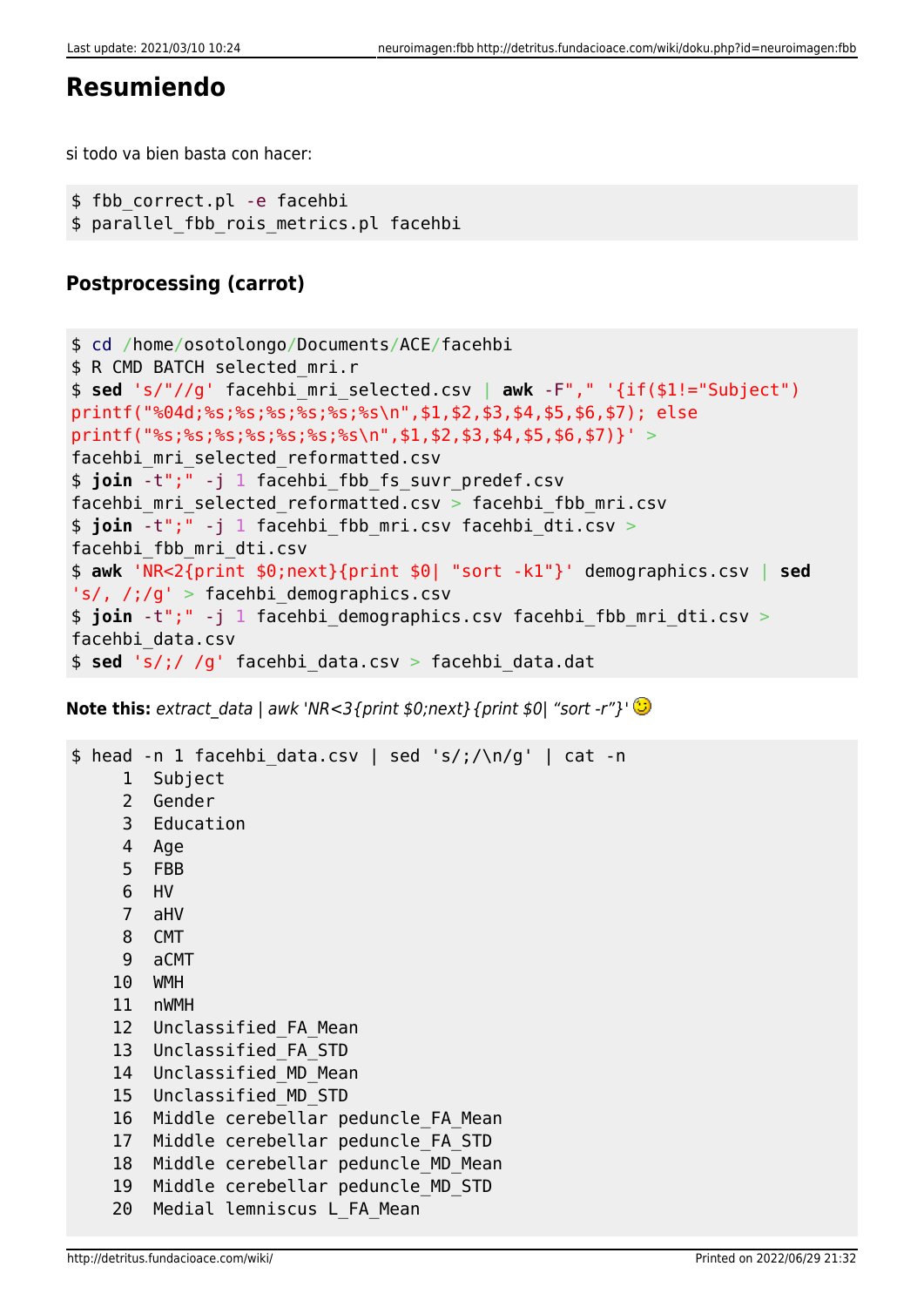21 Medial lemniscus L\_FA\_STD 22 Medial lemniscus L\_MD\_Mean 23 Medial lemniscus L\_MD\_STD 24 Inferior cerebellar peduncle R FA Mean 25 Inferior cerebellar peduncle R FA STD 26 Inferior cerebellar peduncle R \_MD Mean 27 Inferior cerebellar peduncle R \_ MD\_STD 28 Inferior cerebellar peduncle L\_FA\_Mean 29 Inferior cerebellar peduncle L\_FA\_STD 30 Inferior cerebellar peduncle L\_MD\_Mean 31 Inferior cerebellar peduncle L\_MD\_STD 32 Superior cerebellar peduncle R\_FA\_Mean 33 Superior cerebellar peduncle R\_FA\_STD 34 Superior cerebellar peduncle R\_MD\_Mean 35 Superior cerebellar peduncle R\_MD\_STD 36 Superior cerebellar peduncle L\_FA\_Mean 37 Superior cerebellar peduncle L\_FA\_STD 38 Superior cerebellar peduncle L\_MD\_Mean 39 Superior cerebellar peduncle L\_MD\_STD 40 Cerebral peduncle R\_FA\_Mean 41 Cerebral peduncle R\_FA\_STD 42 Cerebral peduncle R MD Mean 43 Cerebral peduncle R\_MD\_STD 44 Cerebral peduncle L FA Mean 45 Cerebral peduncle L\_FA\_STD 46 Cerebral peduncle L\_MD\_Mean 47 Cerebral peduncle L\_MD\_STD 48 Anterior limb of internal capsule R FA Mean 49 Anterior limb of internal capsule R\_FA\_STD 50 Anterior limb of internal capsule R\_MD\_Mean 51 Anterior limb of internal capsule R\_MD\_STD 52 Anterior limb of internal capsule L\_FA\_Mean 53 Anterior limb of internal capsule L\_FA\_STD 54 Anterior limb of internal capsule L\_MD\_Mean 55 Anterior limb of internal capsule L\_MD\_STD 56 Posterior limb of internal capsule R\_FA\_Mean 57 Posterior limb of internal capsule R\_FA\_STD 58 Posterior limb of internal capsule R\_MD\_Mean 59 Posterior limb of internal capsule R\_MD\_STD 60 Pontine crossing tract (a part of MCP)\_FA\_Mean 61 Pontine crossing tract (a part of MCP)\_FA\_STD 62 Pontine crossing tract (a part of MCP)\_MD\_Mean 63 Pontine crossing tract (a part of MCP)\_MD\_STD 64 Posterior limb of internal capsule L\_FA\_Mean 65 Posterior limb of internal capsule L\_FA\_STD 66 Posterior limb of internal capsule L\_MD\_Mean 67 Posterior limb of internal capsule L\_MD\_STD 68 Retrolenticular part of internal capsule R\_FA\_Mean 69 Retrolenticular part of internal capsule R\_FA\_STD 70 Retrolenticular part of internal capsule R\_MD\_Mean 71 Retrolenticular part of internal capsule R\_MD\_STD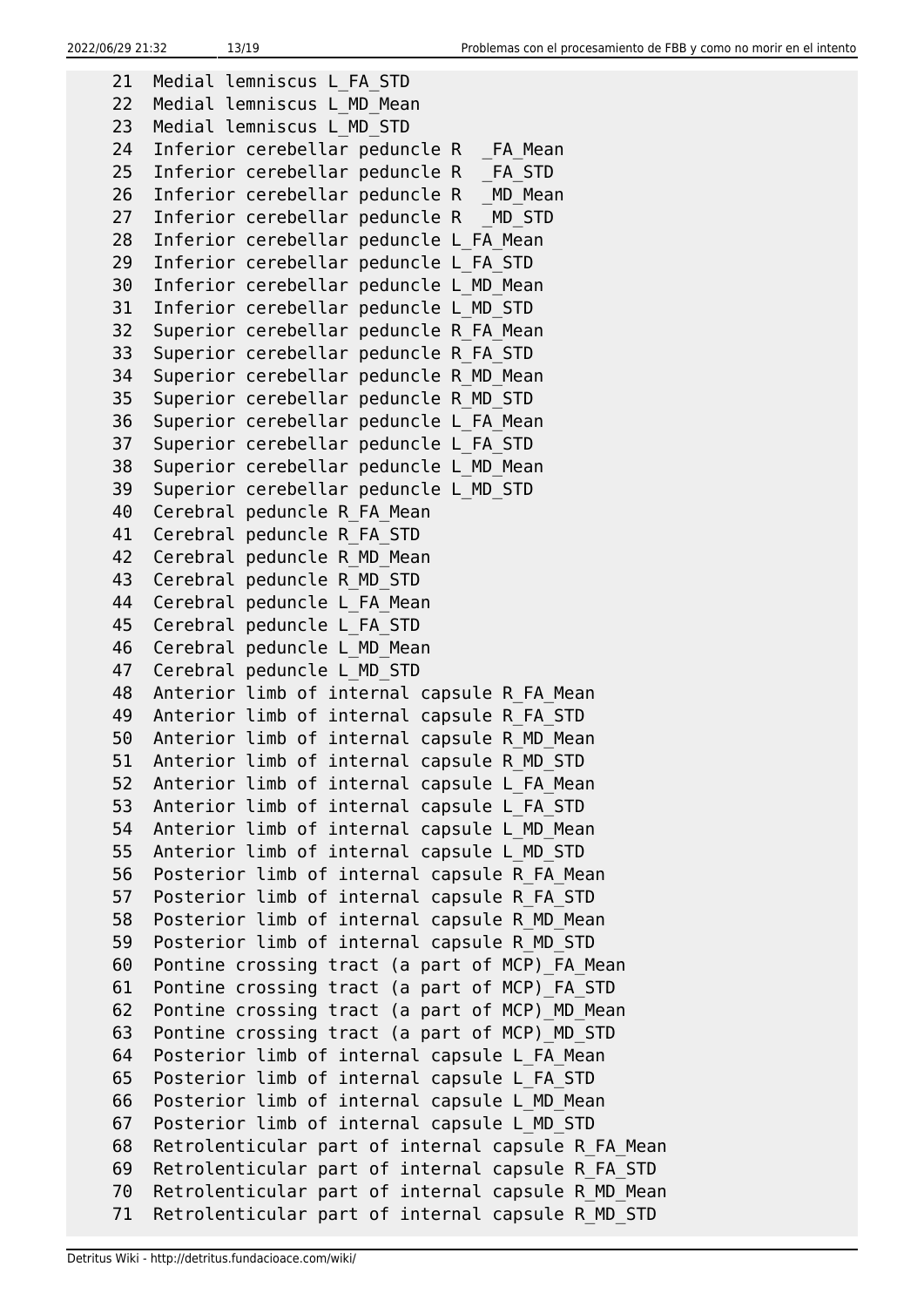| 72         | Retrolenticular part of internal capsule L FA Mean                                                                                  |
|------------|-------------------------------------------------------------------------------------------------------------------------------------|
| 73         | Retrolenticular part of internal capsule L FA STD                                                                                   |
| 74         | Retrolenticular part of internal capsule L MD Mean                                                                                  |
| 75         | Retrolenticular part of internal capsule L MD STD                                                                                   |
| 76         | Anterior corona radiata R FA Mean                                                                                                   |
| 77         | Anterior corona radiata R FA STD                                                                                                    |
| 78         | Anterior corona radiata R MD Mean                                                                                                   |
| 79         | Anterior corona radiata R MD STD                                                                                                    |
| 80         | Anterior corona radiata L FA Mean                                                                                                   |
| 81         | Anterior corona radiata L FA STD                                                                                                    |
| 82         | Anterior corona radiata L MD Mean                                                                                                   |
| 83         | Anterior corona radiata L MD STD                                                                                                    |
| 84         | Superior corona radiata R FA Mean                                                                                                   |
| 85         | Superior corona radiata R FA STD                                                                                                    |
| 86         | Superior corona radiata R MD Mean                                                                                                   |
| 87         | Superior corona radiata R MD STD                                                                                                    |
| 88         | Superior corona radiata L FA Mean                                                                                                   |
| 89         | Superior corona radiata L FA STD                                                                                                    |
| 90         | Superior corona radiata L MD Mean                                                                                                   |
| 91         | Superior corona radiata L MD STD                                                                                                    |
| 92         | Posterior corona radiata R FA Mean                                                                                                  |
| 93         | Posterior corona radiata R FA STD                                                                                                   |
| 94         | Posterior corona radiata R MD Mean                                                                                                  |
| 95         | Posterior corona radiata R MD STD                                                                                                   |
| 96         | Posterior corona radiata L FA Mean                                                                                                  |
| 97         | Posterior corona radiata L FA STD                                                                                                   |
| 98         | Posterior corona radiata L MD Mean                                                                                                  |
| 99         | Posterior corona radiata L MD STD                                                                                                   |
| 100        | Posterior thalamic radiation (include optic radiation) R FA Mean                                                                    |
| 101<br>102 | Posterior thalamic radiation (include optic radiation) R FA STD<br>Posterior thalamic radiation (include optic radiation) R_MD_Mean |
| 103        | Posterior thalamic radiation (include optic radiation) R MD STD                                                                     |
| 104        | Genu of corpus callosum FA Mean                                                                                                     |
| 105        | Genu of corpus callosum FA STD                                                                                                      |
| 106        | Genu of corpus callosum_MD_Mean                                                                                                     |
| 107        | Genu of corpus callosum MD STD                                                                                                      |
| 108        | Posterior thalamic radiation (include optic radiation) L FA Mean                                                                    |
| 109        | Posterior thalamic radiation (include optic radiation) L FA STD                                                                     |
| 110        | Posterior thalamic radiation (include optic radiation) L MD Mean                                                                    |
| 111        | Posterior thalamic radiation (include optic radiation) L_MD_STD                                                                     |
| 112        | Sagittal stratum (include inferior longitidinal fasciculus and                                                                      |
|            | inferior fronto-occipital fasciculus) R FA Mean                                                                                     |
| 113        | Sagittal stratum (include inferior longitidinal fasciculus and                                                                      |
|            | inferior fronto-occipital fasciculus) R FA STD                                                                                      |
|            | 114 Sagittal stratum (include inferior longitidinal fasciculus and                                                                  |
|            | inferior fronto-occipital fasciculus) R MD Mean                                                                                     |
| 115        | Sagittal stratum (include inferior longitidinal fasciculus and                                                                      |
|            | inferior fronto-occipital fasciculus) R MD STD                                                                                      |
|            | 116 Sagittal stratum (include inferior longitidinal fasciculus and                                                                  |
|            | inferior fronto-occipital fasciculus) L FA Mean                                                                                     |
| 117        | Sagittal stratum (include inferior longitidinal fasciculus and                                                                      |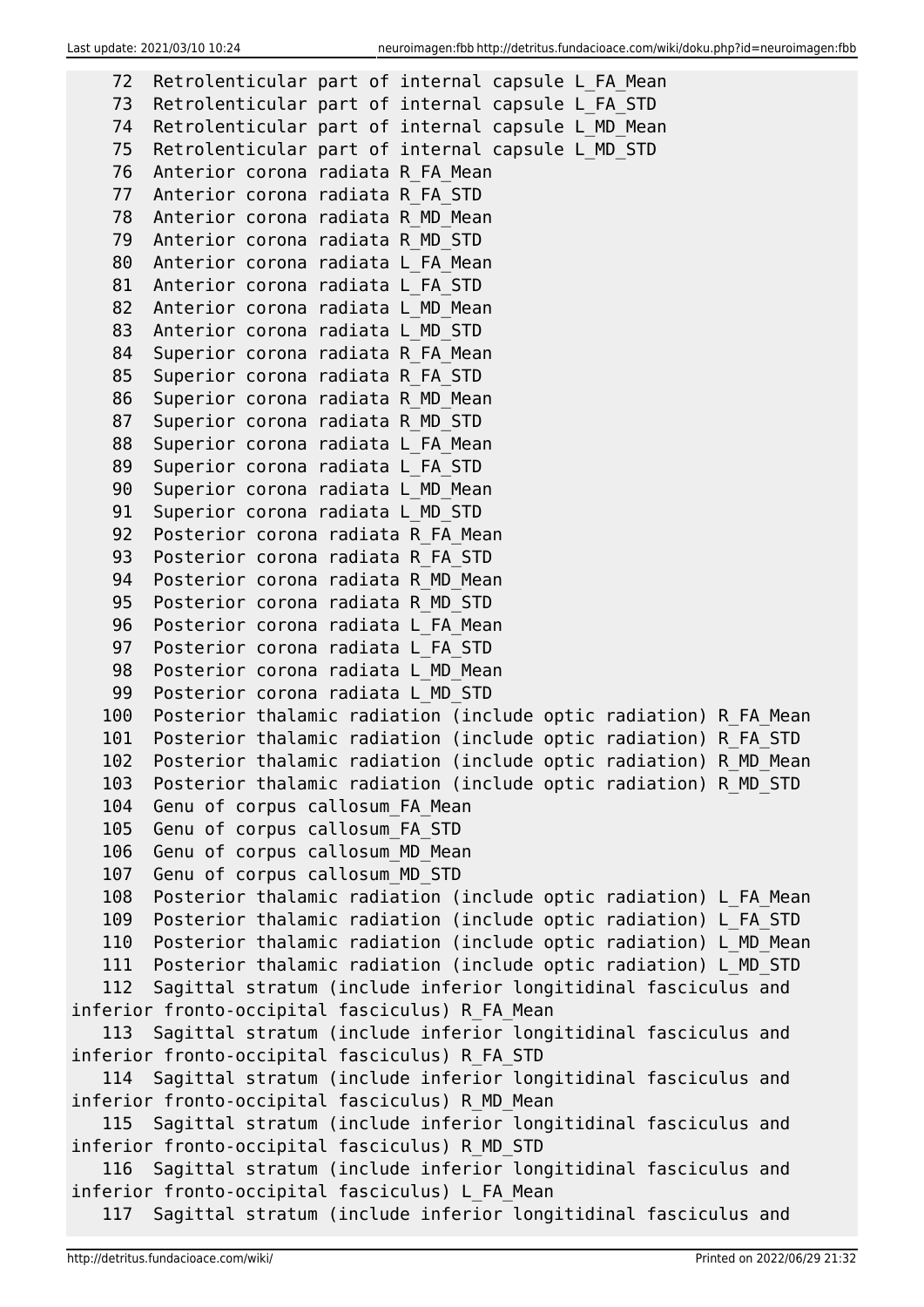```
inferior fronto-occipital fasciculus) L_FA_STD
   118 Sagittal stratum (include inferior longitidinal fasciculus and
inferior fronto-occipital fasciculus) L_MD_Mean
   119 Sagittal stratum (include inferior longitidinal fasciculus and
inferior fronto-occipital fasciculus) L_MD_STD
  120 External capsule R FA Mean
   121 External capsule R_FA_STD
  122 External capsule R MD Mean
   123 External capsule R_MD_STD
  124 External capsule L FA Mean
   125 External capsule L_FA_STD
  126 External capsule L MD Mean
   127 External capsule L_MD_STD
   128 Cingulum (cingulate gyrus) R_FA_Mean
   129 Cingulum (cingulate gyrus) R_FA_STD
   130 Cingulum (cingulate gyrus) R_MD_Mean
   131 Cingulum (cingulate gyrus) R_MD_STD
   132 Cingulum (cingulate gyrus) L_FA_Mean
   133 Cingulum (cingulate gyrus) L_FA_STD
   134 Cingulum (cingulate gyrus) L_MD_Mean
   135 Cingulum (cingulate gyrus) L_MD_STD
  136 Cingulum (hippocampus) R FA Mean
  137 Cingulum (hippocampus) R FA STD
  138 Cingulum (hippocampus) R MD Mean
  139 Cingulum (hippocampus) R MD STD
  140 Cingulum (hippocampus) L FA Mean
  141 Cingulum (hippocampus) L FA STD
  142 Cingulum (hippocampus) L MD Mean
  143 Cingulum (hippocampus) L MD STD
   144 Fornix (cres) / Stria terminalis (can not be resolved with current
resolution) R_FA_Mean
   145 Fornix (cres) / Stria terminalis (can not be resolved with current
resolution) R_FA_STD
   146 Fornix (cres) / Stria terminalis (can not be resolved with current
resolution) R_MD_Mean
   147 Fornix (cres) / Stria terminalis (can not be resolved with current
resolution) R_MD_STD
  148 Body of corpus callosum FA Mean
   149 Body of corpus callosum_FA_STD
   150 Body of corpus callosum_MD_Mean
   151 Body of corpus callosum_MD_STD
   152 Fornix (cres) / Stria terminalis (can not be resolved with current
resolution) L_FA_Mean
   153 Fornix (cres) / Stria terminalis (can not be resolved with current
resolution) L_FA_STD
   154 Fornix (cres) / Stria terminalis (can not be resolved with current
resolution) L_MD_Mean
   155 Fornix (cres) / Stria terminalis (can not be resolved with current
resolution) L_MD_STD
   156 Superior longitudinal fasciculus R_FA_Mean
   157 Superior longitudinal fasciculus R_FA_STD
```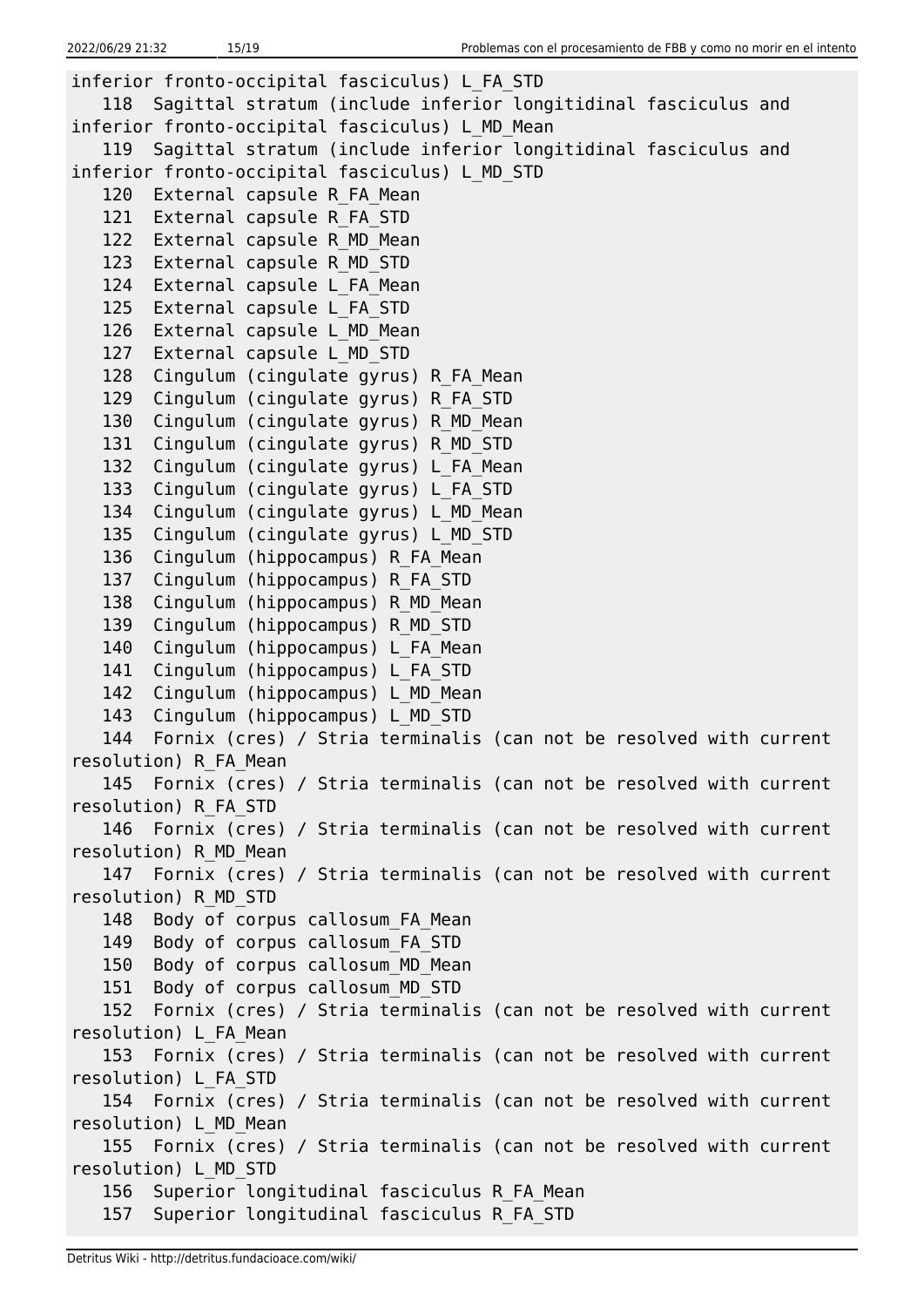```
 158 Superior longitudinal fasciculus R_MD_Mean
   159 Superior longitudinal fasciculus R_MD_STD
   160 Superior longitudinal fasciculus L_FA_Mean
   161 Superior longitudinal fasciculus L_FA_STD
   162 Superior longitudinal fasciculus L_MD_Mean
   163 Superior longitudinal fasciculus L_MD_STD
   164 Superior fronto-occipital fasciculus (could be a part of anterior
internal capsule) R_FA_Mean
   165 Superior fronto-occipital fasciculus (could be a part of anterior
internal capsule) R_FA_STD
   166 Superior fronto-occipital fasciculus (could be a part of anterior
internal capsule) R_MD_Mean
   167 Superior fronto-occipital fasciculus (could be a part of anterior
internal capsule) R_MD_STD
   168 Superior fronto-occipital fasciculus (could be a part of anterior
internal capsule) L_FA_Mean
   169 Superior fronto-occipital fasciculus (could be a part of anterior
internal capsule) L_FA_STD
   170 Superior fronto-occipital fasciculus (could be a part of anterior
internal capsule) L_MD_Mean
   171 Superior fronto-occipital fasciculus (could be a part of anterior
internal capsule) L_MD_STD
   172 Uncinate fasciculus R_FA_Mean
   173 Uncinate fasciculus R_FA_STD
   174 Uncinate fasciculus R_MD_Mean
   175 Uncinate fasciculus R_MD_STD
  176 Uncinate fasciculus L FA Mean
   177 Uncinate fasciculus L_FA_STD
   178 Uncinate fasciculus L_MD_Mean
   179 Uncinate fasciculus L_MD_STD
   180 Tapetum R_FA_Mean
   181 Tapetum R_FA_STD
   182 Tapetum R_MD_Mean
   183 Tapetum R_MD_STD
  184 Tapetum L FA Mean
   185 Tapetum L_FA_STD
   186 Tapetum L_MD_Mean
   187 Tapetum L_MD_STD
  188 Splenium of corpus callosum FA Mean
   189 Splenium of corpus callosum_FA_STD
   190 Splenium of corpus callosum_MD_Mean
   191 Splenium of corpus callosum_MD_STD
  192 Fornix (column and body of fornix) FA Mean
   193 Fornix (column and body of fornix)_FA_STD
  194 Fornix (column and body of fornix) MD Mean
   195 Fornix (column and body of fornix)_MD_STD
   196 Corticospinal tract R_FA_Mean
   197 Corticospinal tract R_FA_STD
  198 Corticospinal tract R MD Mean
   199 Corticospinal tract R_MD_STD
   200 Corticospinal tract L_FA_Mean
```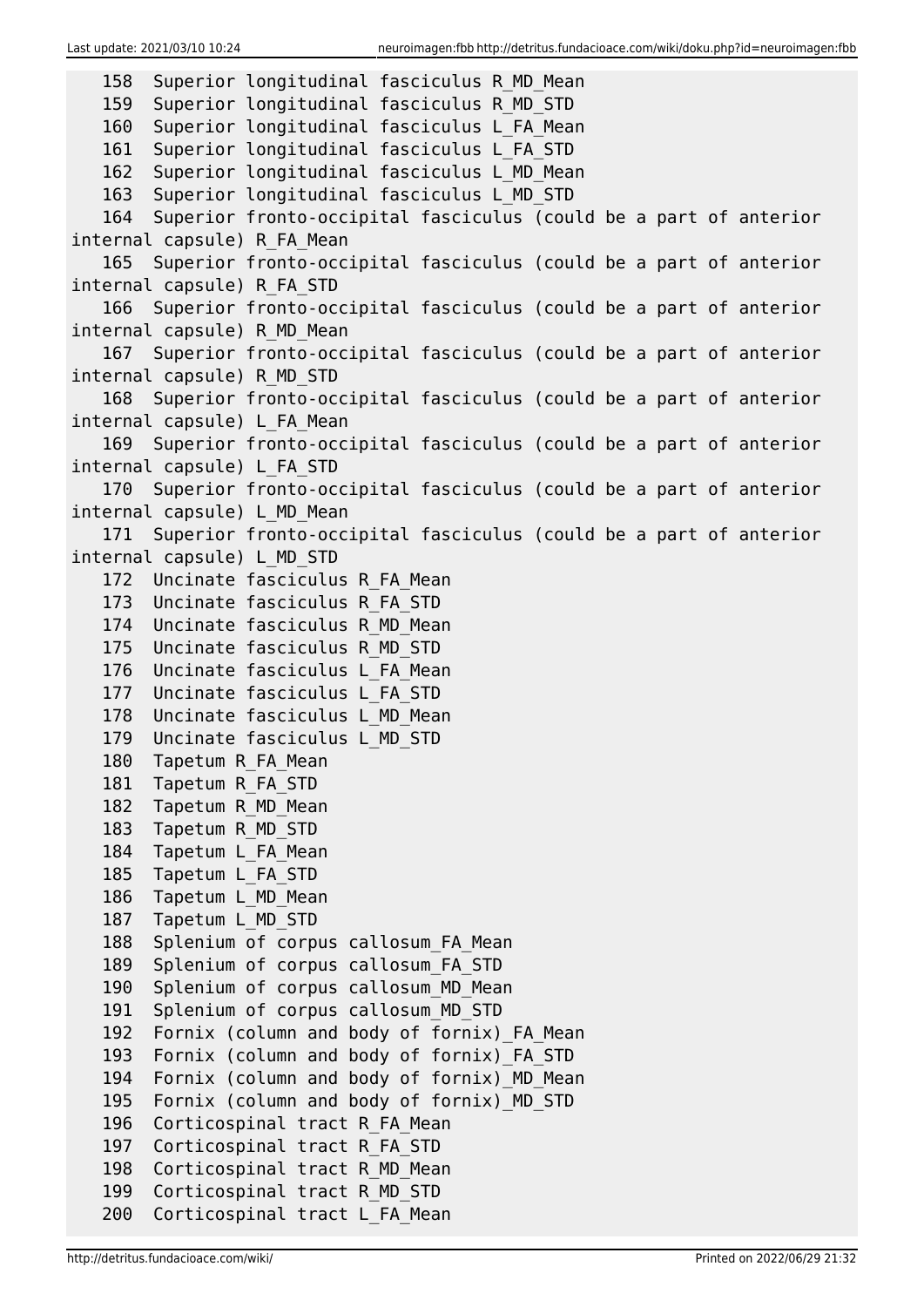```
201 Corticospinal tract L FA STD
 202 Corticospinal tract L_MD_Mean
 203 Corticospinal tract L_MD_STD
 204 Medial lemniscus R_FA_Mean
 205 Medial lemniscus R_FA_STD
 206 Medial lemniscus R_MD_Mean
 207 Medial lemniscus R_MD_STD
 208 Anterior thalamic radiation L_FA_Mean
 209 Anterior thalamic radiation L_FA_STD
 210 Anterior thalamic radiation L_MD_Mean
 211 Anterior thalamic radiation L_MD_STD
212 Forceps minor FA Mean
213 Forceps minor FA STD
214 Forceps minor MD Mean
215 Forceps minor MD STD
 216 Inferior fronto-occipital fasciculus L_FA_Mean
 217 Inferior fronto-occipital fasciculus L_FA_STD
 218 Inferior fronto-occipital fasciculus L_MD_Mean
 219 Inferior fronto-occipital fasciculus L_MD_STD
 220 Inferior fronto-occipital fasciculus R_FA_Mean
 221 Inferior fronto-occipital fasciculus R_FA_STD
 222 Inferior fronto-occipital fasciculus R_MD_Mean
 223 Inferior fronto-occipital fasciculus R_MD_STD
 224 Inferior longitudinal fasciculus L_FA_Mean
 225 Inferior longitudinal fasciculus L_FA_STD
 226 Inferior longitudinal fasciculus L_MD_Mean
 227 Inferior longitudinal fasciculus L_MD_STD
 228 Inferior longitudinal fasciculus R_FA_Mean
 229 Inferior longitudinal fasciculus R_FA_STD
 230 Inferior longitudinal fasciculus R_MD_Mean
 231 Inferior longitudinal fasciculus R_MD_STD
 232 Superior longitudinal fasciculus L_FA_Mean
 233 Superior longitudinal fasciculus L_FA_STD
 234 Superior longitudinal fasciculus L_MD_Mean
 235 Superior longitudinal fasciculus L_MD_STD
 236 Superior longitudinal fasciculus R_FA_Mean
 237 Superior longitudinal fasciculus R_FA_STD
 238 Superior longitudinal fasciculus R_MD_Mean
 239 Superior longitudinal fasciculus R_MD_STD
 240 Uncinate fasciculus L_FA_Mean
 241 Uncinate fasciculus L_FA_STD
 242 Uncinate fasciculus L_MD_Mean
 243 Uncinate fasciculus L_MD_STD
 244 Uncinate fasciculus R_FA_Mean
 245 Uncinate fasciculus R_FA_STD
 246 Uncinate fasciculus R_MD_Mean
 247 Uncinate fasciculus R_MD_STD
 248 Superior longitudinal fasciculus (temporal part) L_FA_Mean
 249 Superior longitudinal fasciculus (temporal part) L_FA_STD
 250 Superior longitudinal fasciculus (temporal part) L_MD_Mean
 251 Superior longitudinal fasciculus (temporal part) L_MD_STD
```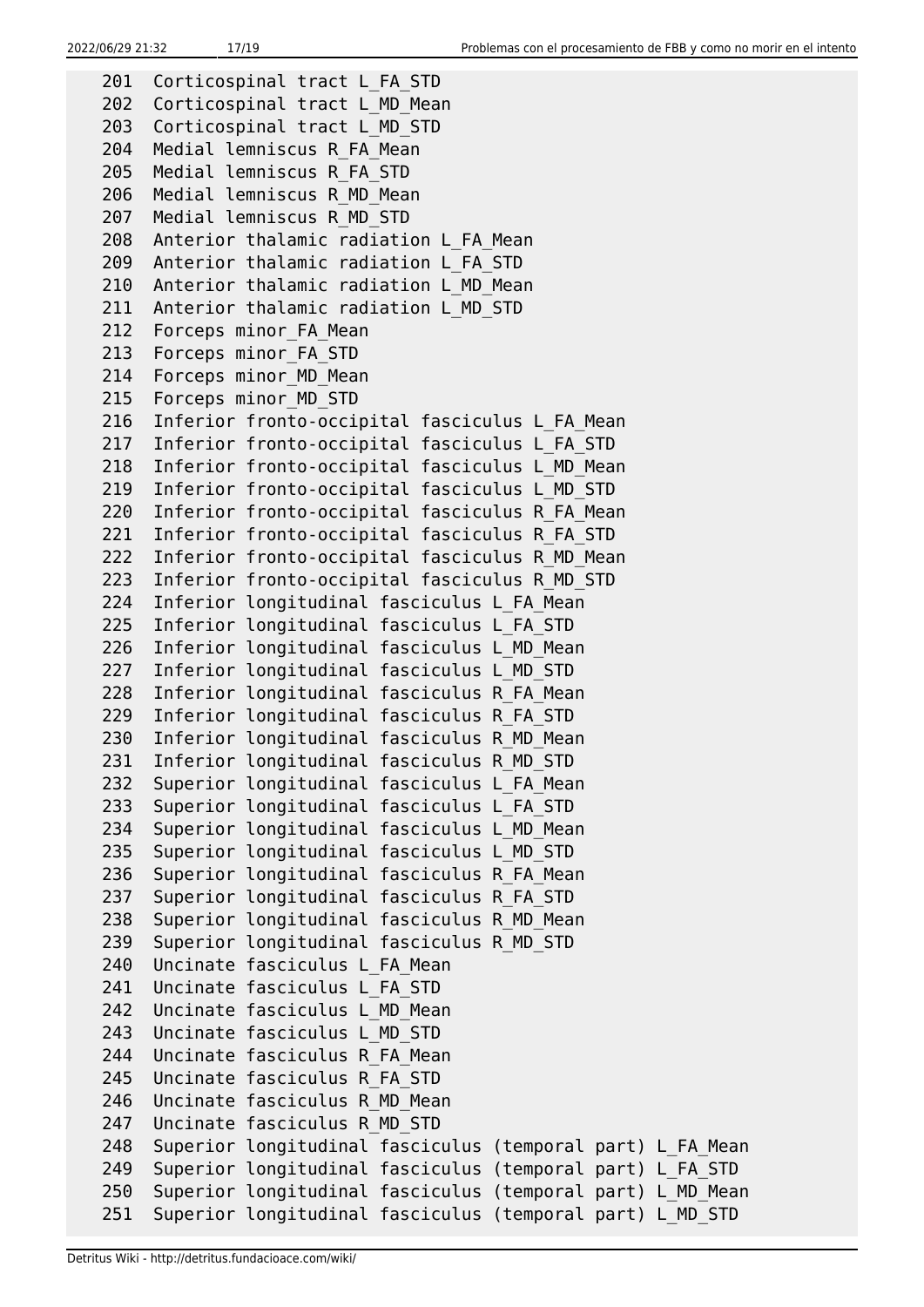| 252 | Anterior thalamic radiation R FA Mean                      |
|-----|------------------------------------------------------------|
| 253 | Anterior thalamic radiation R FA STD                       |
| 254 | Anterior thalamic radiation R MD Mean                      |
| 255 | Anterior thalamic radiation R MD STD                       |
| 256 | Superior longitudinal fasciculus (temporal part) R FA Mean |
| 257 | Superior longitudinal fasciculus (temporal part) R FA STD  |
| 258 | Superior longitudinal fasciculus (temporal part) R MD Mean |
| 259 | Superior longitudinal fasciculus (temporal part) R MD STD  |
| 260 | Corticospinal tract L FA Mean                              |
| 261 | Corticospinal tract L FA STD                               |
| 262 | Corticospinal tract L MD Mean                              |
| 263 | Corticospinal tract L MD STD                               |
| 264 | Corticospinal tract R FA Mean                              |
| 265 | Corticospinal tract R FA STD                               |
| 266 | Corticospinal tract R MD Mean                              |
| 267 | Corticospinal tract R MD STD                               |
| 268 | Cingulum (cingulate gyrus) L FA Mean                       |
| 269 | Cingulum (cingulate gyrus) L FA STD                        |
| 270 | Cingulum (cingulate gyrus) L MD Mean                       |
| 271 | Cingulum (cingulate gyrus) L MD STD                        |
| 272 | Cingulum (cingulate gyrus) R FA Mean                       |
| 273 | Cingulum (cingulate gyrus) R FA STD                        |
| 274 | Cingulum (cingulate gyrus) R MD Mean                       |
| 275 | Cingulum (cingulate gyrus) R MD STD                        |
| 276 | Cingulum (hippocampus) L FA Mean                           |
| 277 | Cingulum (hippocampus) L FA STD                            |
| 278 | Cingulum (hippocampus) L MD Mean                           |
| 279 | Cingulum (hippocampus) L MD STD                            |
| 280 | Cingulum (hippocampus) R FA Mean                           |
| 281 | Cingulum (hippocampus) R FA STD                            |
| 282 | Cingulum (hippocampus) R MD Mean                           |
| 283 | Cingulum (hippocampus) R MD STD                            |
| 284 | Forceps major FA Mean                                      |
| 285 | Forceps major FA STD                                       |
| 286 | Forceps major MD Mean                                      |
| 287 | Forceps major_MD_STD                                       |

# **Correccion de movimiento**